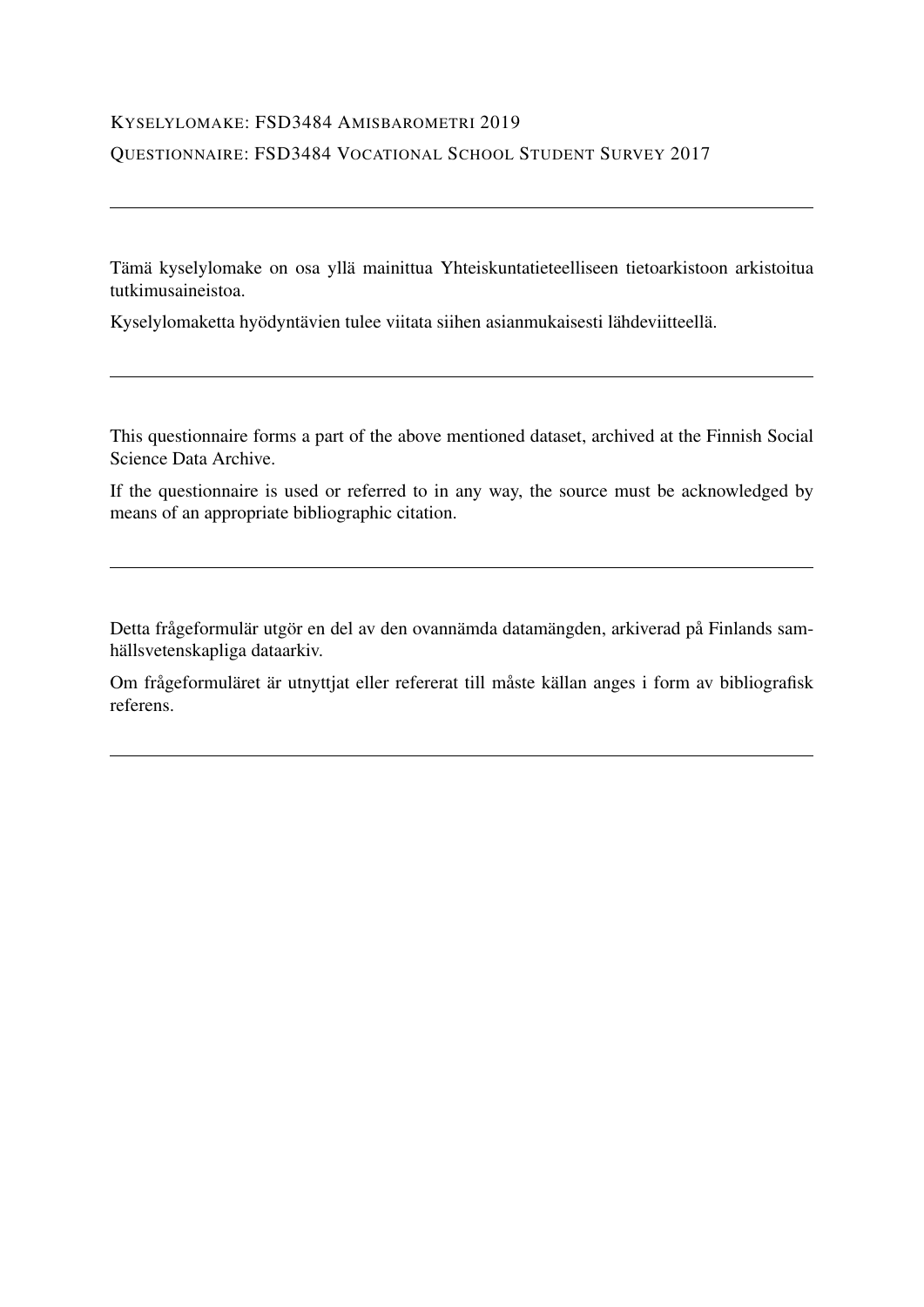

**VET Student Survey 2019**

Dear student,

welcome to filling out the VET Student Survey 2019!

This survey is used to collect valuable data on the studies and the life of vocational students all over Finland. We would like to hear your opinion on things that are important in your life. By taking part in this survey you are participating in making the Finnish vocational education the best in the world!

Filling out the survey is optional. If you do not want to participate in the survey, your teacher will give you other tasks to do. If you so wish, you can also interrupt the survey in the middle. Participating or not participating in the survey will not affect your grades, for example.

Enough time has been reserved for the survey, so take your time answering the questions. Read each question carefully and choose the option that best describes your own views. For some questions you can choose several options – there will be a note about this after the question.

Your responses are treated anonymously and with full confidentiality. No direct identifiers, such as names or identity numbers, will be collected at any stage of the study. Once the study has been completed, the original responses will be archived at the Research Foundation for Studies and Education for later use in research. Those who wish to use the archived responses as research data will be required to sign the terms and conditions. An edited version of the material, where any identifiers have been removed, and that has been checked to make sure no participant can be identified, will be released based on the Open Data Principle, so that it can be used for other purposes, e.g. research and development of education. The edited material, where no single participant can be identified, will be available to all on the amisbarometri.fi website after the results have been published.

SuperGiftcards will be drawn among all the respondents (1x€100, 2x€50, 4x€25).

The study is carried out by the National Union of Vocational Students in Finland SAKKI ry and the Research Foundation for Studies and Education OTUS. SAKKI ry, which was founded in 1987, is a lobbying organisation which works to facilitate the everyday lives of vocational students, supervise their interests and secure their future. OTUS is an independent, non-profit foundation which carries out research on students, educational institutions and education policy. OTUS is in charge of receiving and processing the material from the VET Student Survey, and together SAKKI ry and OTUS are in charge of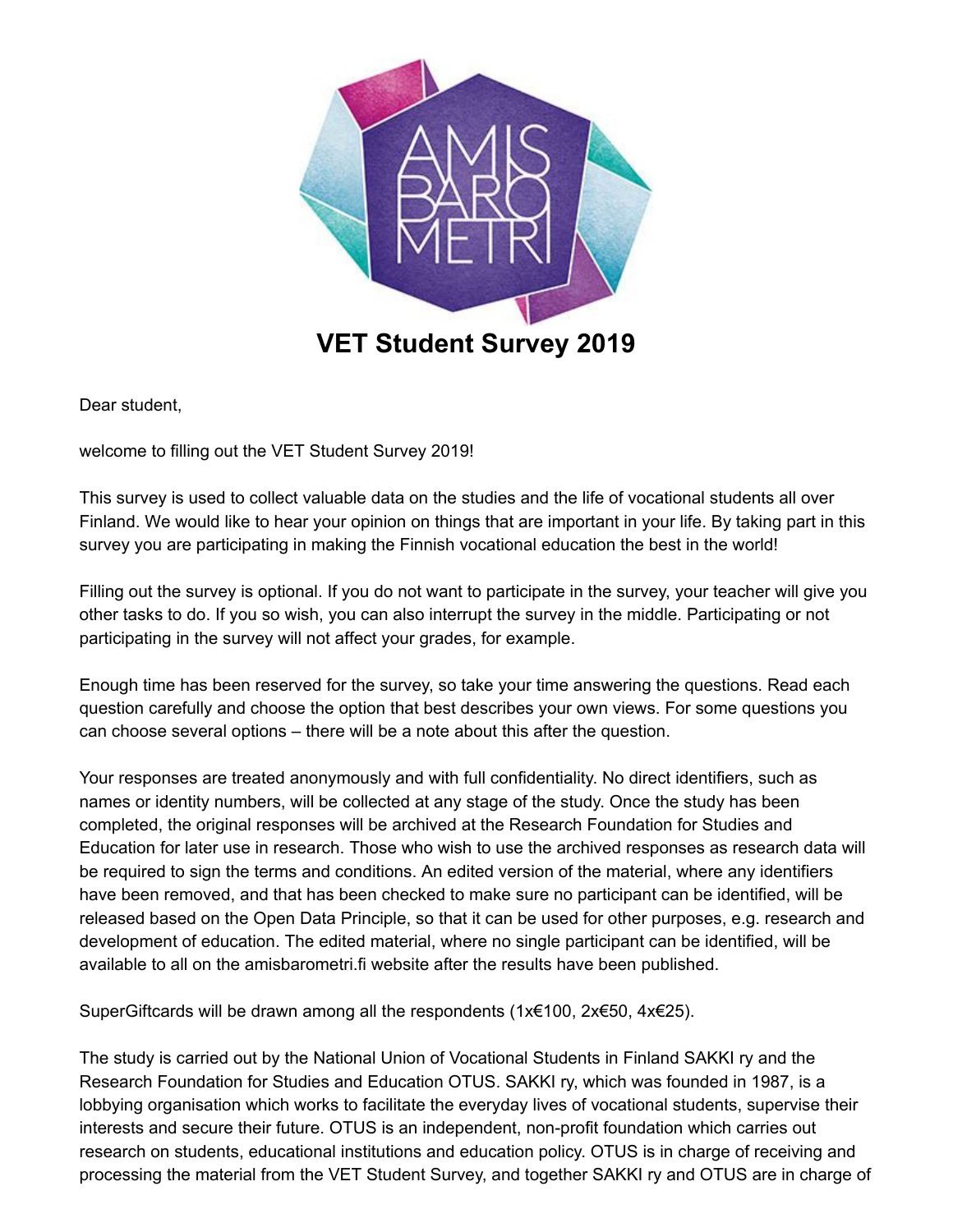publishing the material for research purposes.

Please answer the questions honestly and let others work in peace. Thank you for your participation!

Kind Regards,

## **1. Begin the questionnaire by declaring that you have understood the text on this page. \***

I have read and understood the above texts.

### **2. Please enter your registration key (given by your teacher) below (four letters or numbers).**

## **Current Studies**

## **3. What vocational qualification are you pursuing at the moment? If you are pursuing more than one qualification, choose the one that you are primarily pursuing.**

- Vocational upper secondary qualification (180 cp)
- Further vocational qualification (120 or 150 cp)
- Specialist vocational qualification (180 cp)
- Preparatory education (such as VALMA or TELMA)
- Qualification unit or a smaller module
- Other vocational education and training (e.g. training to receive a licence etc.)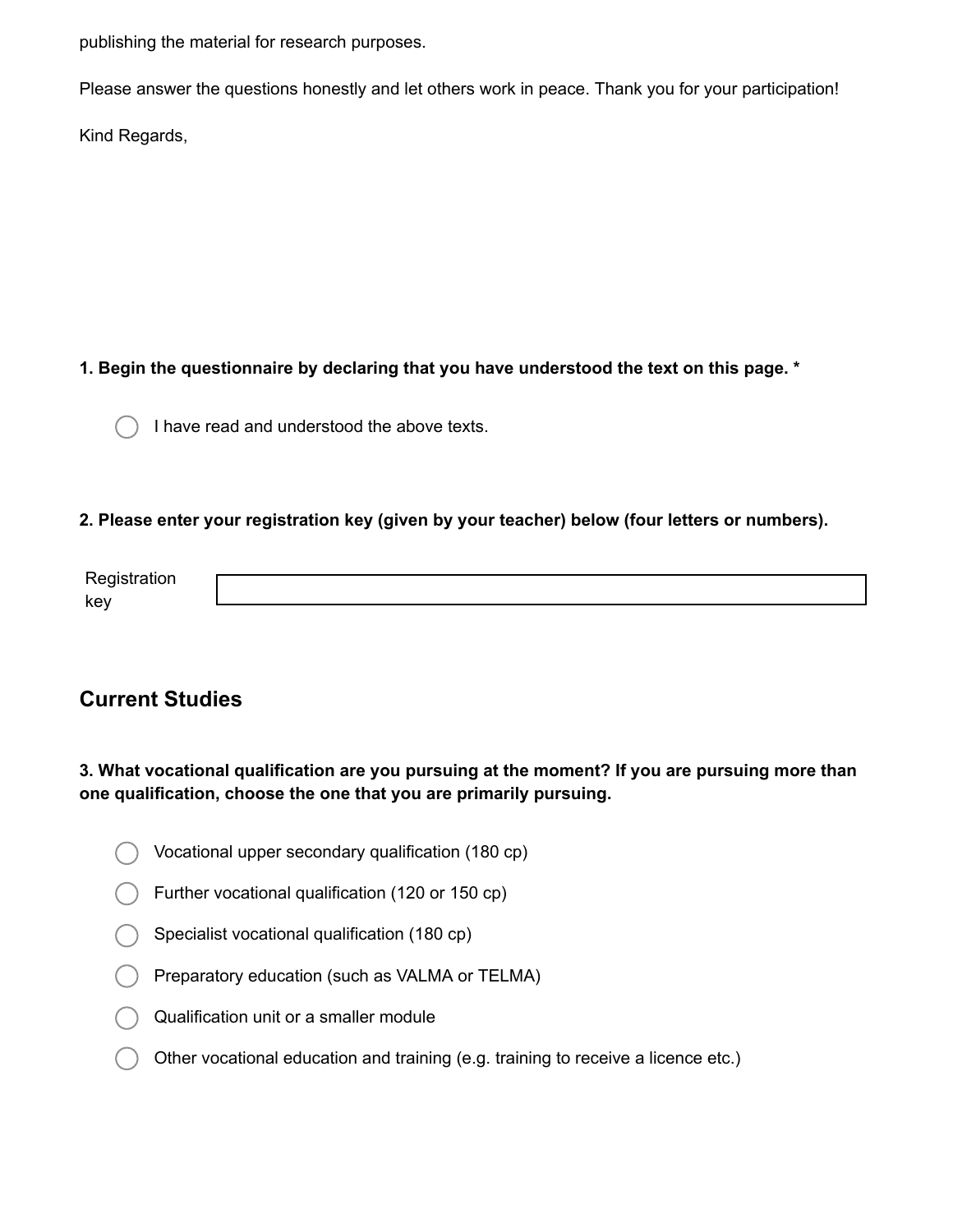## **4. How do you finance your living costs during studies? (You may choose more than one answer.)**

| Parents' income                                                           |
|---------------------------------------------------------------------------|
| Financial aid for students                                                |
| Unemployment benefit (labour policy education or self-motivated studying) |
| Adult education subsidy                                                   |
| Apprenticeship contract                                                   |
| Paid personnel training                                                   |
| Other earned income                                                       |
| Savings                                                                   |
| Other benefits (e.g. rehabilitation or disability allowance)              |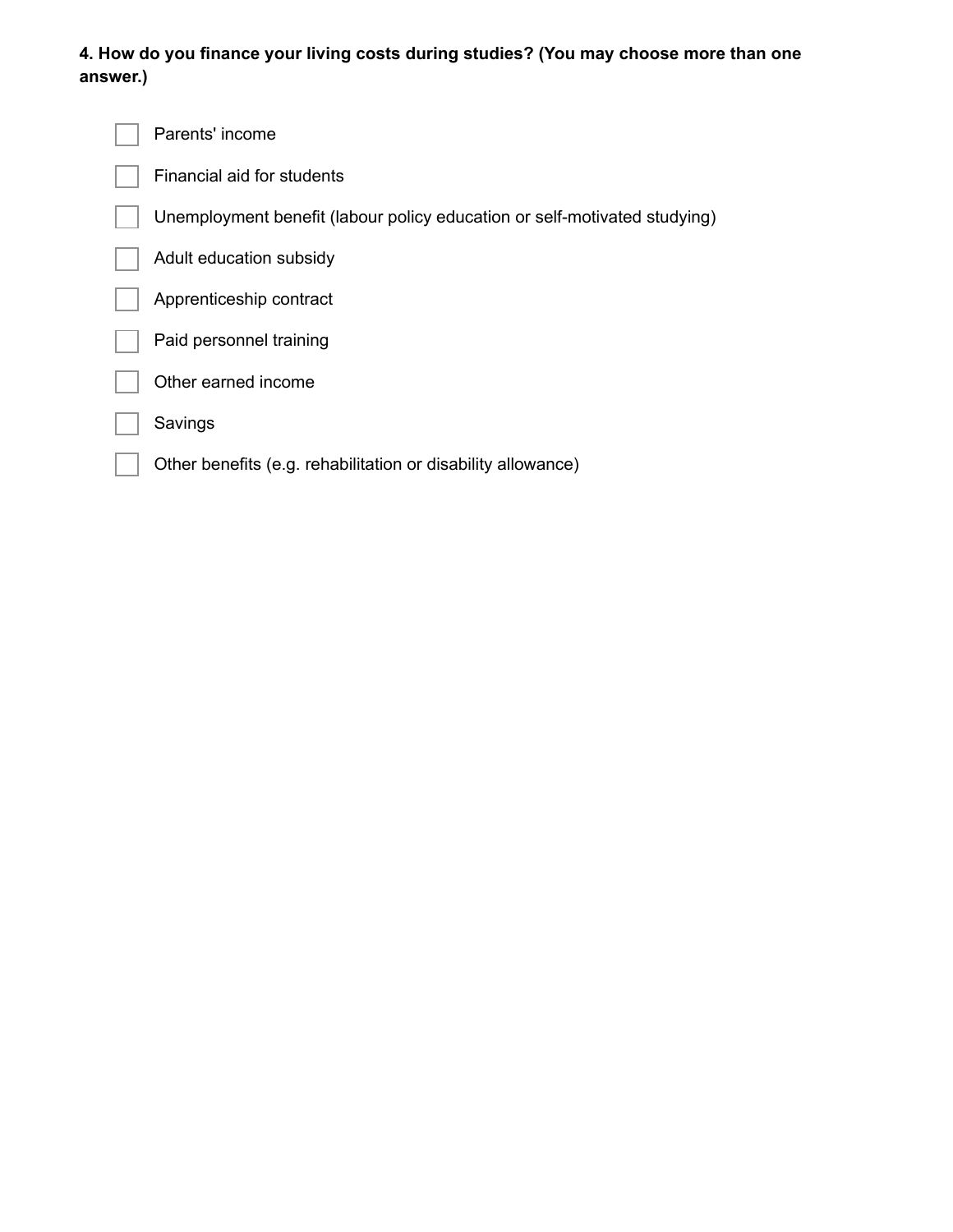## **5. Which field are you studying (e.g. Metalwork and Machinery, Food Production, Surface Treatment Technology)?**

- Vehicle Crane Operator, Further Qualification
- Commercial Pilot
- Commercial Diver, Further Qualification
- Arboriculture, Further Qualification
- Artisan, Crafts and Design, Vocational Qualification
- Records and Archives Management, Further Qualification
- Community Interpreter, Further Qualification
- Audiovisual Communication, Further Qualification
- Audiovisual Communication, Specialist Qualification
- Audiovisual Communication, Vocational Qualification
- Supervisor in Vehicles and Transportation, Further Qualification
- Car Salesperson, Specialist Qualification
- Vehicle Technology, Vocational Qualification
- Supervisor in Vehicle Technology, Specialist Qualification
- Vehicle Body Mechanic, Further Qualification
- Vehicle Body Mechanic, Specialist Qualification
- Vehicle Painter, Specialist Qualification
- Vehicle Painter, Further Qualification
- Automation Assembler, Further Qualification
- Automation Assembler, Specialist Qualification
- Vehicle Mechanic, Specialist Qualification
- Car Salesperson, Further Qualification
- Bartender, Specialist Qualification
- Bio-Energy, Further Qualification
- Dietary Cook, Specialist Qualification
- Digital Printer, Further Qualification

Food Production, Vocational Qualification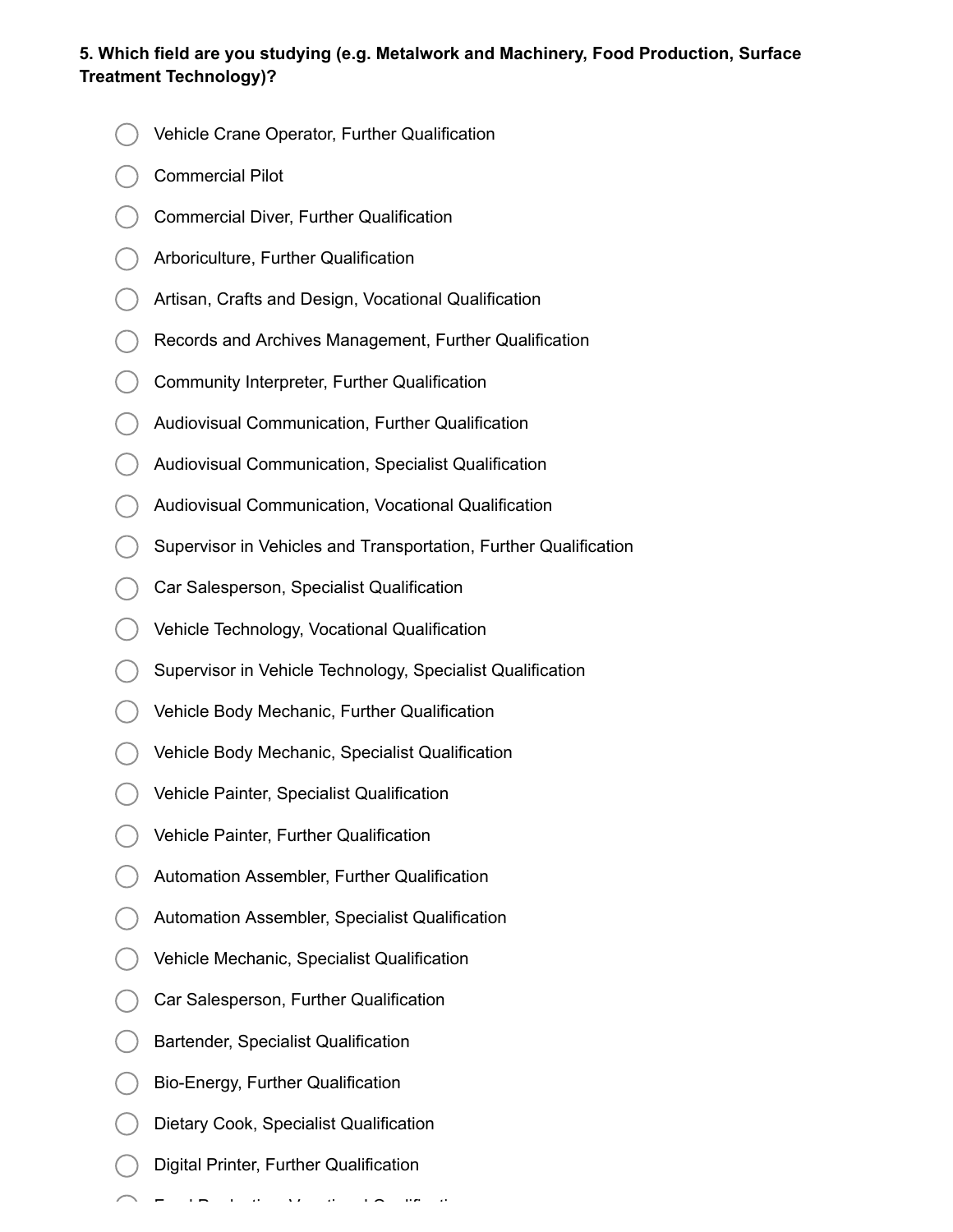#### **6. Or type it in this field in case you could not locate your program:**

#### 50 characters left

#### **7. Are you currently studying towards a dual or double degree?**

- No
- Yes, I am working towards a matriculation examination as well as my vocational qualification
- Yes, I am working towards two vocational qualifications at the same time
- Yes, I am working towards a triple qualification
- Yes, I am carrying out additional studies at some other institution

#### **8. Which of the following best describes your studying at the moment?**

- I study primarily
- I work primarily and study while working
- I primarily spend my time on something other than studying (such as child care)

#### **9. Have you moved to another city/town because of your current studies?**

- No
- Yes

## **Entering Current Education**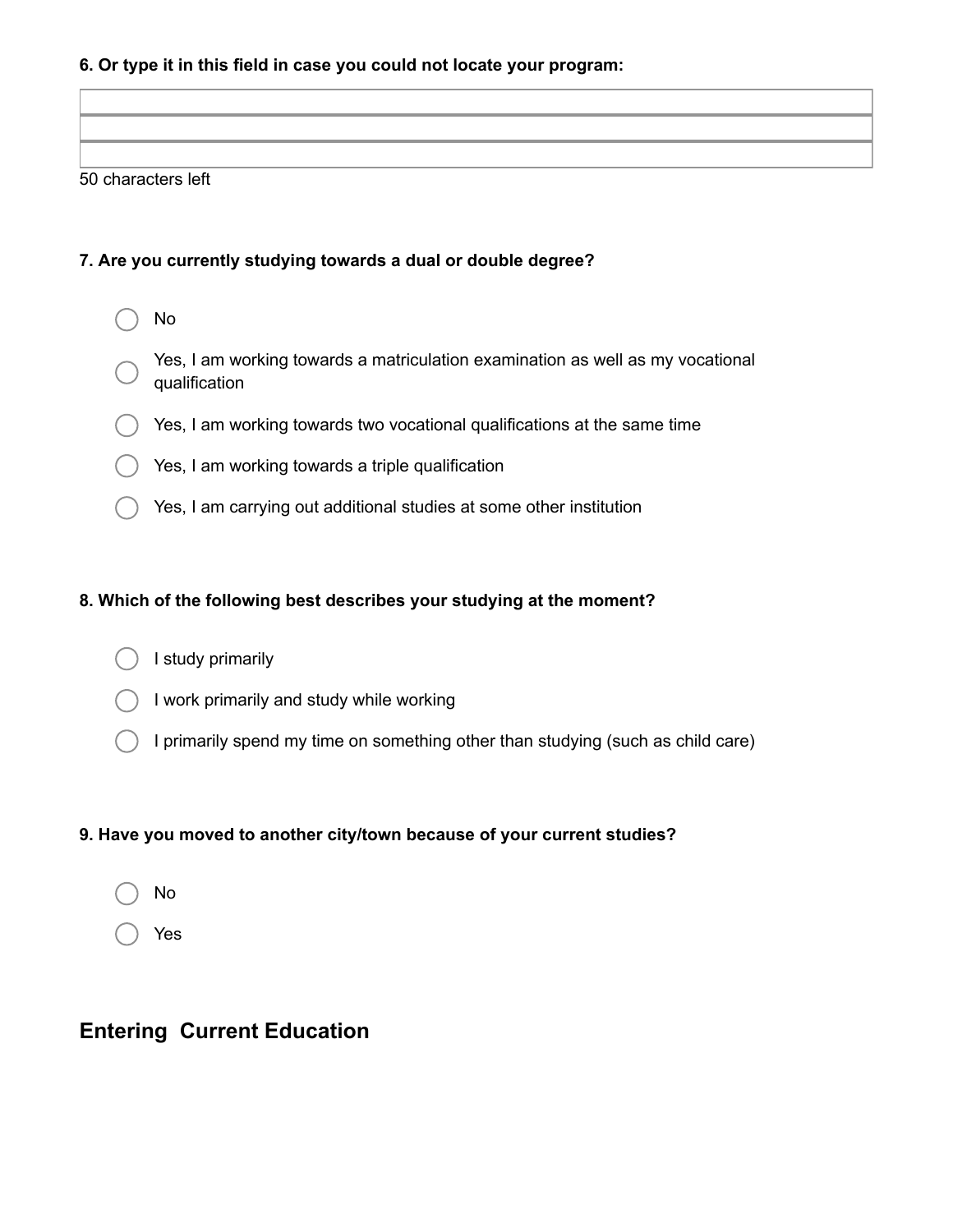#### **10. Did you enter your studies via the joint application system or continuous admission?**

- $\bigcirc$  Joint application system
- Continuous admission
- I cannot say

**11. Did you select your current field of education as your first choice in the joint application system? Were you admitted to study the field that you most wanted in the continuous admission system?**

| Yes |
|-----|
| No  |

**12. Did you begin your vocational studies straight away in the autumn after completing comprehensive school?**

| Yes |
|-----|
| No  |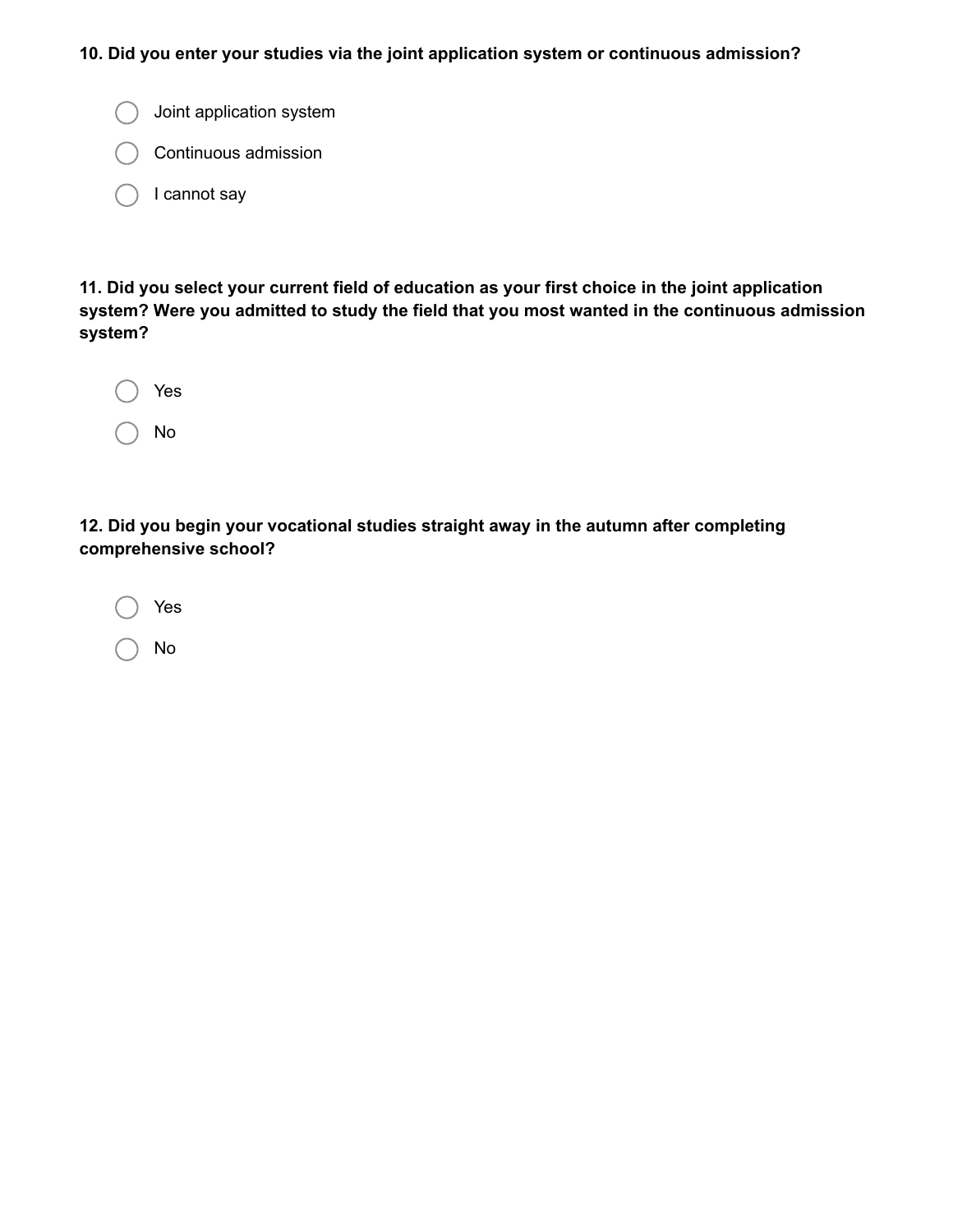**13. Were vocational studies discussed in your family and your school when you were attending high school (grades 7–9 of comprehensive school)? Please assess the following statements:**

|                                                                                                  | Fully<br>disagree<br>1 | Strongly<br>disagree<br>$\overline{2}$ | <b>Disagree</b><br>3 | Neither<br>agree nor<br>disagree<br>4 | Agree<br>5 | Strongly<br>agree<br>6 | Fully<br>agree<br>$\overline{7}$ | cannot<br>say |
|--------------------------------------------------------------------------------------------------|------------------------|----------------------------------------|----------------------|---------------------------------------|------------|------------------------|----------------------------------|---------------|
| My parents or<br>guardians<br>encouraged me to<br>apply for<br>vocational school                 |                        |                                        |                      |                                       |            |                        |                                  |               |
| My parents or<br>guardians<br>recommended my<br>current field of<br>study                        |                        |                                        |                      |                                       |            |                        |                                  |               |
| The study<br>counsellor at my<br>high school<br>recommended<br>vocational studies<br>to me       |                        |                                        |                      |                                       |            |                        |                                  |               |
| The teachers at my<br>high school spoke<br>about vocational<br>studies in a<br>positive way      |                        |                                        |                      |                                       |            |                        |                                  |               |
| My schoolmates<br>wanted to continue<br>to vocational<br>school after<br>comprehensive<br>school |                        |                                        |                      |                                       |            |                        |                                  |               |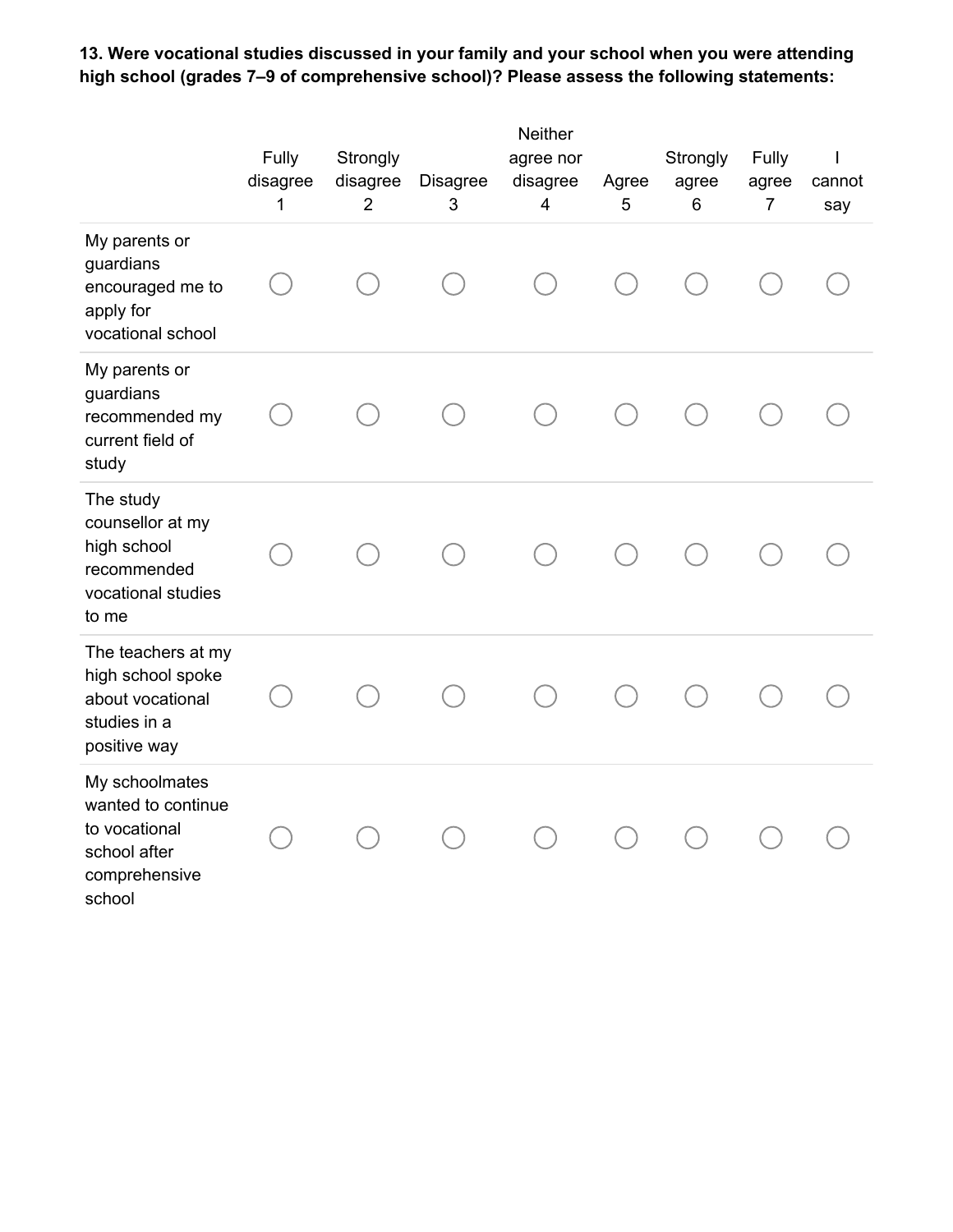#### **14. Why did you decide to pursue vocational education and training?**

|                       | Yes | No |
|-----------------------|-----|----|
| Career change         |     |    |
| Unemployment          |     |    |
| Developing competence |     |    |

#### **15. Think about your school friends who you also spent time with during your free time. Select all the answers that describe at least one of your friends:**

Currently studies in the same institution as me.



Studies or has studied in a vocational institution different from mine.

Studies or has studied in an upper secondary school.

Did not proceed to studies or work straight after comprehensive school.

#### **16. Where did you receive information and guidance about applying for studies?**

|                                          | Yes | No |
|------------------------------------------|-----|----|
| I searched for information independently |     |    |
| <b>Employment services</b>               |     |    |
| <b>Educational institution</b>           |     |    |
| One-Stop Guidance Center                 |     |    |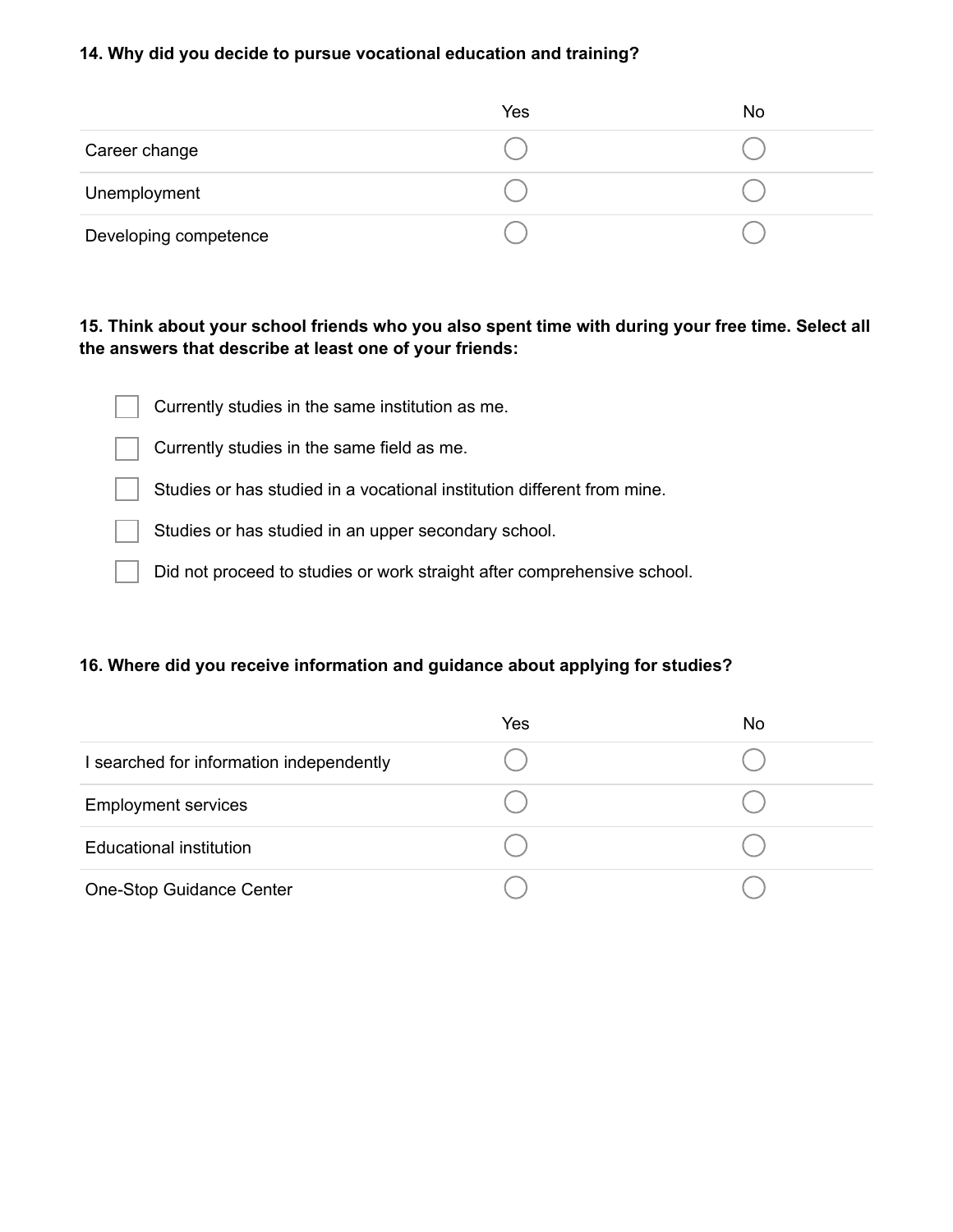**17. Think about those of your siblings (you can skip the question in case you don't have any) who have already completed comprehensive school. Tick the answers that describe at least one of them:**

- Studies or has studied at a vocational institution Studies or has studied at upper secondary school Did not continue her/his studies after comprehensive school. Studies or has studied at the school where I currently study.
	- Studies or has studied in the same field as I currently study.

## **18. Why did you end up in your current field of education?**

|                                 | Yes | No |
|---------------------------------|-----|----|
| Supports my existing competence |     |    |
| Good employment opportunities   |     |    |
| Interesting field               |     |    |
| The field was recommended to me |     |    |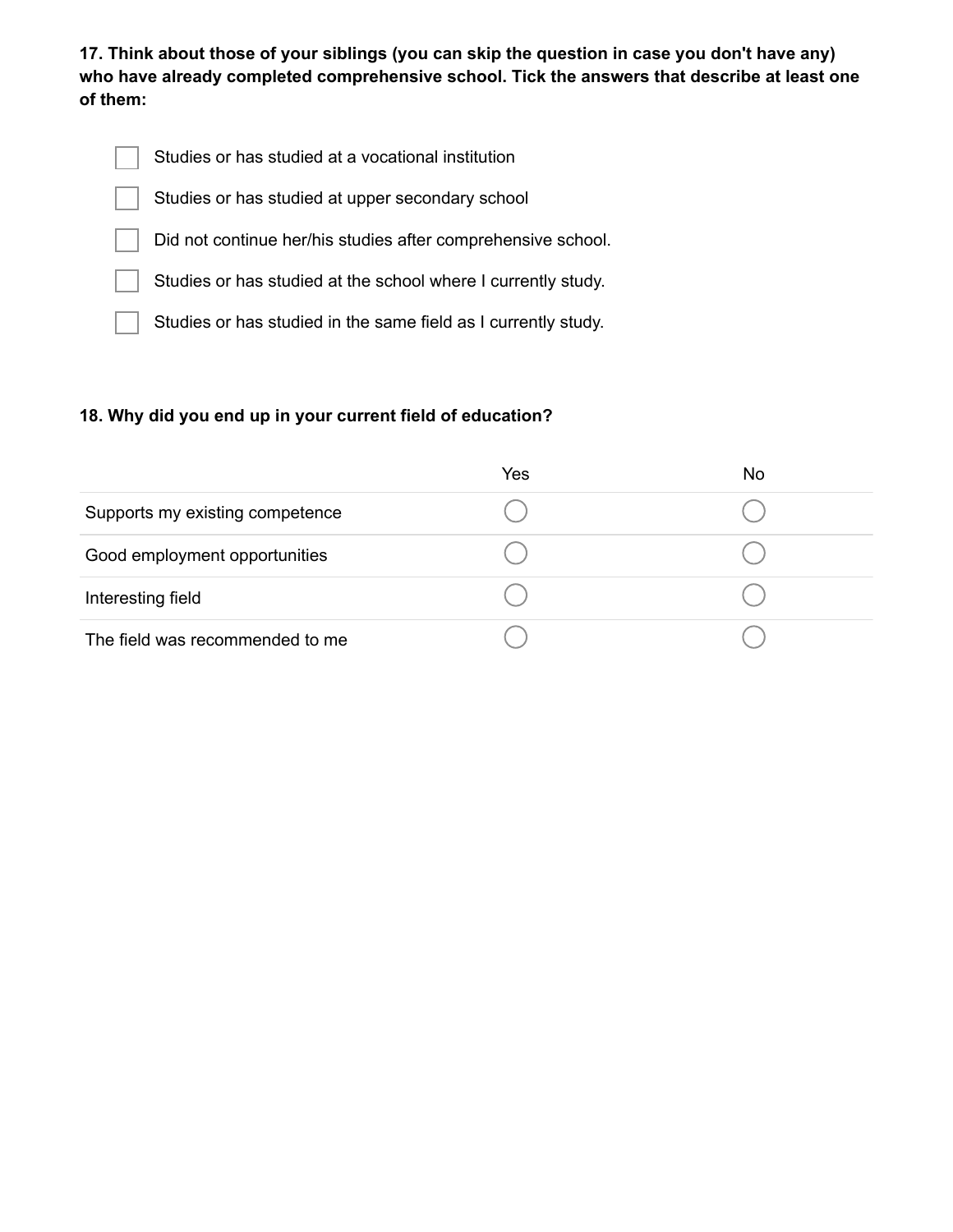## **19. Please assess the following statements concerning applying to your current studies:**

|                                                                                                   | <b>Fully</b><br>disagree<br>1 | Strongly<br>disagree<br>2 | Disagree disagree Agree<br>3 | <b>Neither</b><br>agree<br>nor<br>4 | 5 | Strongly<br>agree<br>6 | Fully<br>agree<br>7 |
|---------------------------------------------------------------------------------------------------|-------------------------------|---------------------------|------------------------------|-------------------------------------|---|------------------------|---------------------|
| I already knew before applying that I<br>wanted to study in a vocational<br>school                |                               |                           |                              |                                     |   |                        |                     |
| I also applied or considered applying<br>to some other vocational school                          |                               |                           |                              |                                     |   |                        |                     |
| I considered going to an upper<br>secondary school                                                |                               |                           |                              |                                     |   |                        |                     |
| I had no strong opinion on what field<br>I wanted to study                                        |                               |                           |                              |                                     |   |                        |                     |
| It was clear to me that I wanted to<br>continue my studies straight after<br>comprehensive school |                               |                           |                              |                                     |   |                        |                     |

## **20. Please assess the following statements concerning guidance and support.**

|                                                                                             | Fully<br>disagree<br>1 | Strongly<br>disagree<br>2 | Disagree<br>3 | <b>Neither</b><br>agree<br>nor<br>disagree<br>4 | Agree<br>5 | Strongly<br>agree<br>6 | Fully<br>agree<br>7 |
|---------------------------------------------------------------------------------------------|------------------------|---------------------------|---------------|-------------------------------------------------|------------|------------------------|---------------------|
| I received enough guidance to<br>support my choice of field and<br>application for studies. |                        |                           |               |                                                 |            |                        |                     |
| Applying for studies was clear.                                                             |                        |                           |               |                                                 |            |                        |                     |
| I was able to begin my studies<br>smoothly.                                                 |                        |                           |               |                                                 |            |                        |                     |
| I was guided to apply for the right<br>field.                                               |                        |                           |               |                                                 |            |                        |                     |
| I got to know my fellow students well<br>enough.                                            |                        |                           |               |                                                 |            |                        |                     |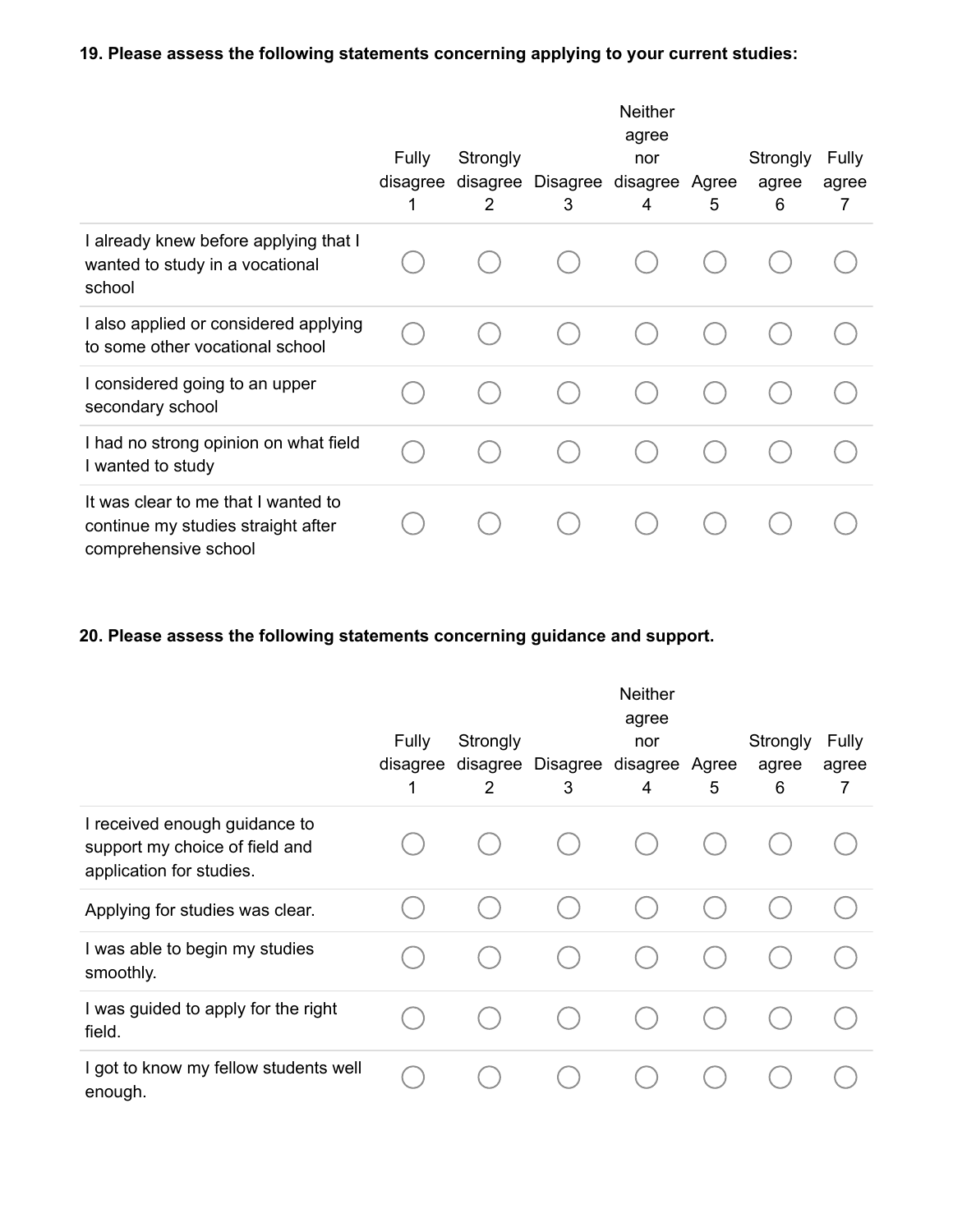**21. Which of the following activities did you pursue after completing comprehensive school and before beginning your current studies? Choose all the options that apply to you.**

| I did other studies, for example summer studies                                                           |
|-----------------------------------------------------------------------------------------------------------|
| I had a summer job                                                                                        |
| I completed the tenth grade                                                                               |
| I completed a pre-vocational program (e.g. VET start, preparatory education for immigrants, VALMA, TELMA) |
| I worked during another time than the summer                                                              |
| I spent one month or more without studies or work after the summer                                        |

## **22. Have you studied at some other institution, apart from comprehensive school, before your current studies (choose all the options that apply)?**

| No                                                |
|---------------------------------------------------|
| In upper secondary education                      |
| In another vocational institution                 |
| In a university of applied sciences (polytechnic) |
| In a university (bachelor's degree)               |
| In a university (master's degree)                 |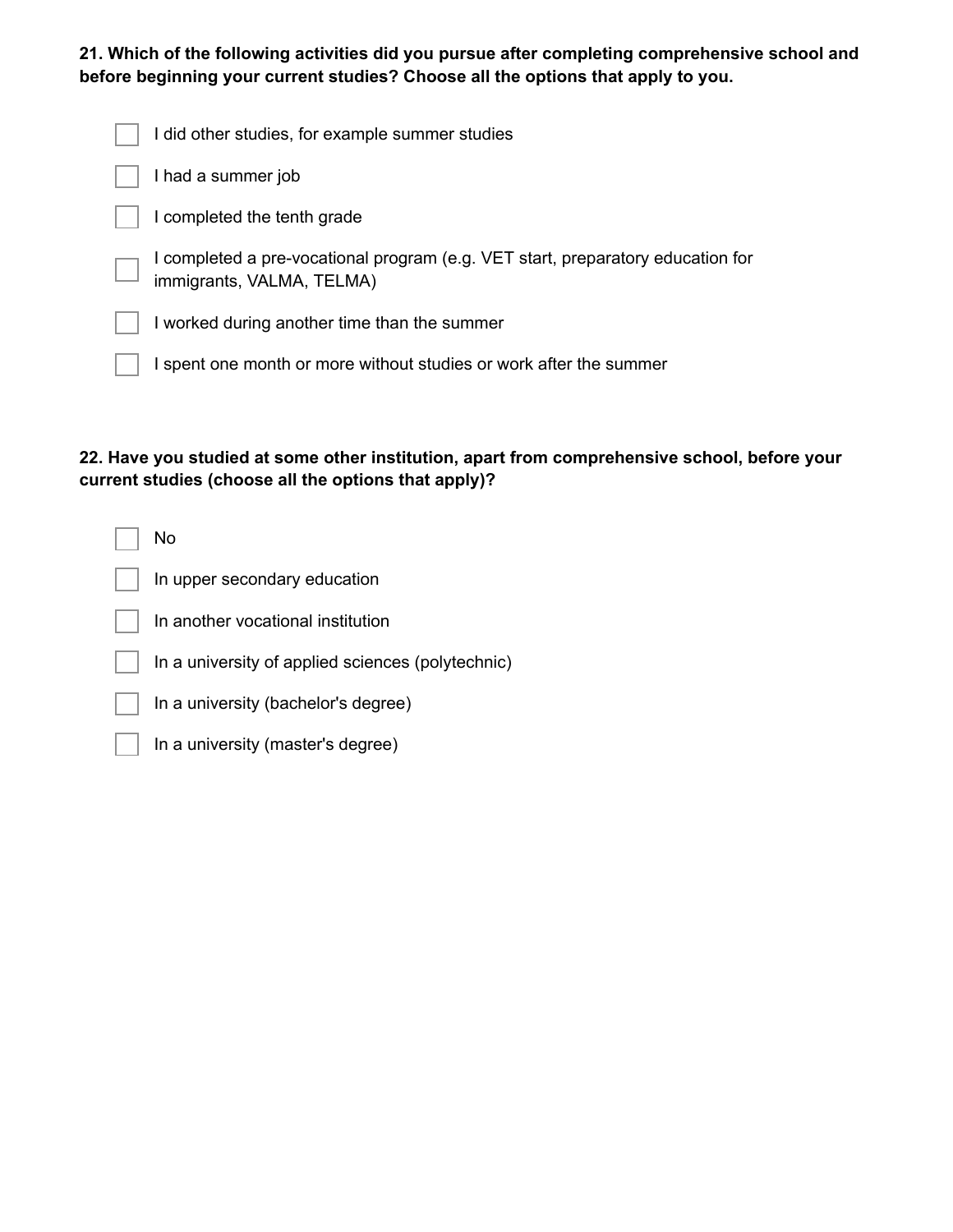**23. How do you think you performed in these subjects in school? If you have studied in an upper secondary school, you can answer based on those studies. You can skip the question if it's not applicaple to you (e.g. due to adjusted evaluation).**

|                               |  |  |  |  | 4 4,5 5 5,5 6 6,5 7 7,5 8 8,5 9 9,5 10 |  |  |
|-------------------------------|--|--|--|--|----------------------------------------|--|--|
| <b>Mathematics</b>            |  |  |  |  |                                        |  |  |
| Arts                          |  |  |  |  | $\bigcirc$                             |  |  |
| My native tongue              |  |  |  |  | 0000000000000                          |  |  |
| Physical education            |  |  |  |  | $\bigcirc$                             |  |  |
| English                       |  |  |  |  | 0000000000000                          |  |  |
| Average grade of all subjects |  |  |  |  | $\bigcirc$                             |  |  |

### **24. Assess your performance in these subjects.**

|                    | Excellent | Good | Satisfactory | Poor |
|--------------------|-----------|------|--------------|------|
| <b>Mathematics</b> |           |      |              |      |
| My native tongue   |           |      |              |      |
| English            |           |      |              |      |

# **Your Experiences of Studies and Teaching in a Vocational Institution**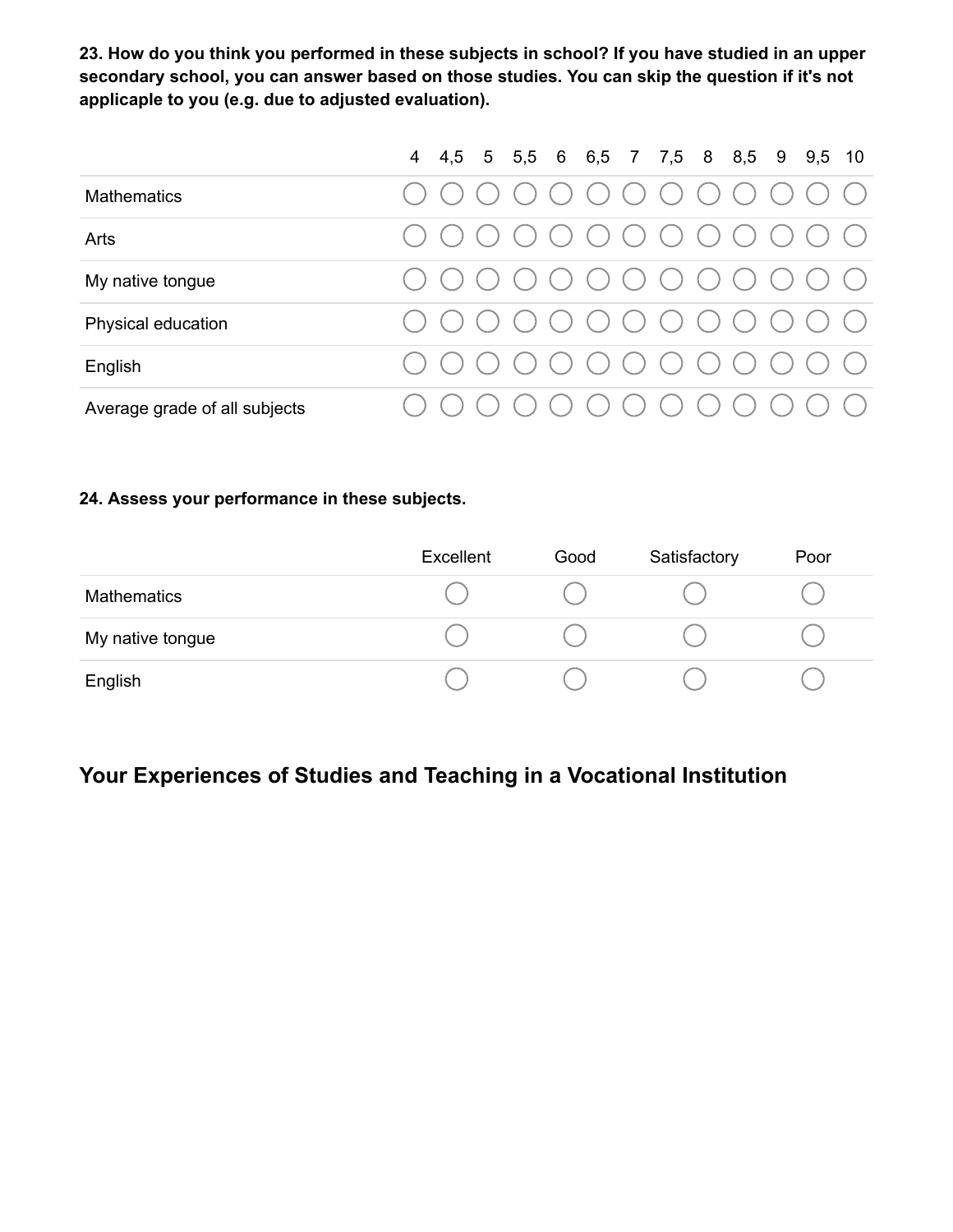## **25. Estimate how much time you spend studying on a regular WEEK.**

|                                                                    | None | $1 - 5$<br>hours | $6 - 10$<br>hours | $11 - 15$<br>hours | 16-20<br>hours | $21 - 25$<br>hours | 26-30<br>hours | More<br>than<br>30<br>hours |
|--------------------------------------------------------------------|------|------------------|-------------------|--------------------|----------------|--------------------|----------------|-----------------------------|
| Contact instruction (instruction by a<br>teacher, supervised work) |      |                  |                   |                    |                |                    |                |                             |
| Working independently at school<br>without a teacher present       |      |                  |                   |                    |                |                    |                |                             |
| Independent remote assignments                                     |      |                  |                   |                    |                |                    |                |                             |
| Voluntary studying at school outside<br>regular classes            |      |                  |                   |                    |                |                    |                |                             |
| On-the-job learning                                                |      |                  |                   |                    |                |                    |                |                             |

## **26. What is your opinion on the amount of the following forms of studying in your vocational studies so far?**

|                                                                                                                         | Could<br>be much<br>less | Could<br>be<br>slightly<br>less | Current<br>amount<br>is<br>enough | Could<br>be<br>slightly<br>more | Could<br>be much<br>more | I have<br>not<br>attended<br>this. |
|-------------------------------------------------------------------------------------------------------------------------|--------------------------|---------------------------------|-----------------------------------|---------------------------------|--------------------------|------------------------------------|
| Instruction given by a teacher in my field<br>of study                                                                  |                          |                                 |                                   |                                 |                          |                                    |
| Independent work in my field of study<br>without a teacher present (such as<br>working on a project or other exercises) |                          |                                 |                                   |                                 |                          |                                    |
| Classes in core subjects (such as<br>mother tongue, mathematics, English)                                               |                          |                                 |                                   |                                 |                          |                                    |
| On-the-job learning                                                                                                     |                          |                                 |                                   |                                 |                          |                                    |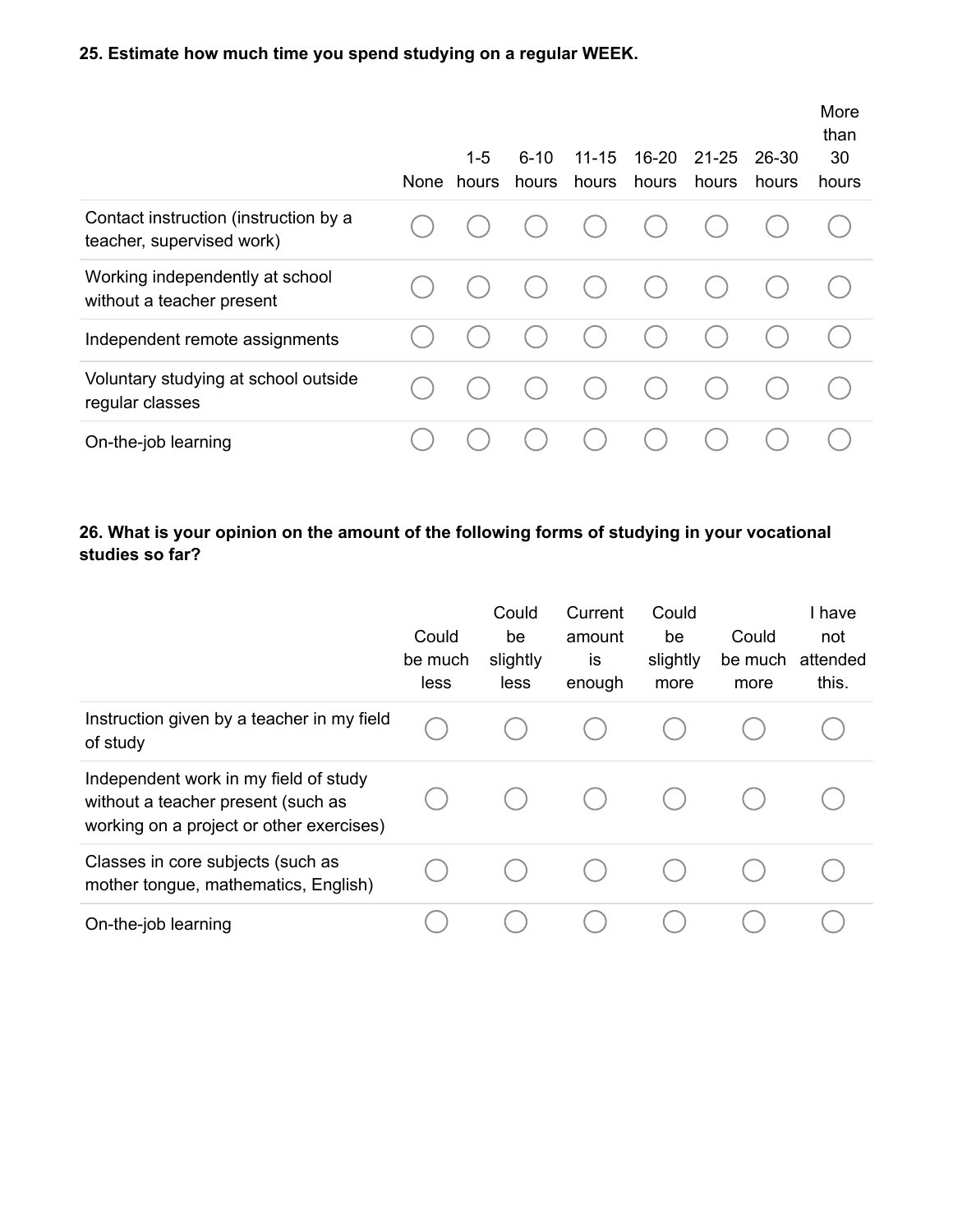## **27. Please assess the following statements concerning your current studies:**

|                                                                                            | Fully<br>disagree<br>1 | Strongly<br>disagree<br>2 | <b>Disagree</b><br>3 | Neither agree<br>nor disagree<br>4 | Agree<br>5 | Strongly<br>agree<br>6 | Fully<br>agree<br>7 |
|--------------------------------------------------------------------------------------------|------------------------|---------------------------|----------------------|------------------------------------|------------|------------------------|---------------------|
| I need more support for<br>my studies                                                      |                        |                           |                      |                                    |            |                        |                     |
| I feel mentally<br>burdened/overwhelmed<br>by my studies                                   |                        |                           |                      |                                    |            |                        |                     |
| My studies are easy                                                                        |                        |                           |                      |                                    |            |                        |                     |
| I have constant<br>problems with<br>combining my studies<br>with other areas of my<br>life |                        |                           |                      |                                    |            |                        |                     |

## **28. Please assess the following statements concerning the teaching at your institution:**

|                                                                              | Fully<br>disagree | Strongly<br>disagree<br>2 | Disagree<br>3 | <b>Neither</b><br>agree<br>nor<br>disagree<br>4 | Agree<br>5 | Strongly<br>agree<br>6 | Fully<br>agree<br>7 |
|------------------------------------------------------------------------------|-------------------|---------------------------|---------------|-------------------------------------------------|------------|------------------------|---------------------|
| The teaching is mainly good                                                  |                   |                           |               |                                                 |            |                        |                     |
| I feel that my teachers provide me<br>with enough feedback on my<br>progress |                   |                           |               |                                                 |            |                        |                     |
| The assessment of study-related<br>assignments is fair and impartial         |                   |                           |               |                                                 |            |                        |                     |
| Teachers speak clearly and<br>intelligibly                                   |                   |                           |               |                                                 |            |                        |                     |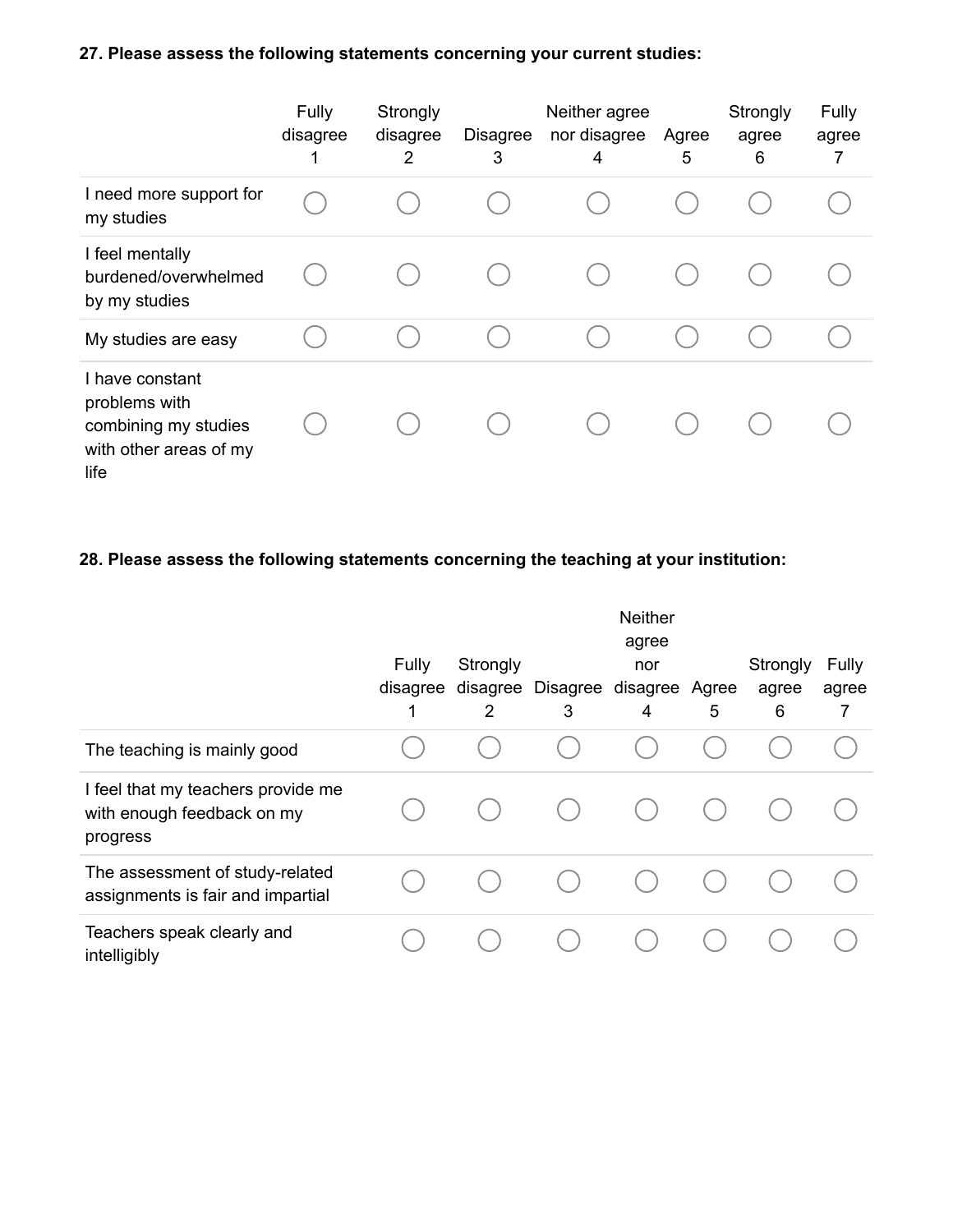# **29. What is your opinion on the following statements about your school?**

|                                                                                     | Fully<br>disagree | Strongly<br>disagree<br>2 | Disagree<br>3 | <b>Neither</b><br>agree<br>nor<br>disagree Agree<br>4 | 5 | Strongly<br>agree<br>6 | Fully<br>agree<br>7 |
|-------------------------------------------------------------------------------------|-------------------|---------------------------|---------------|-------------------------------------------------------|---|------------------------|---------------------|
| I feel safe in my school                                                            |                   |                           |               |                                                       |   |                        |                     |
| My study group has a good team<br>spirit                                            |                   |                           |               |                                                       |   |                        |                     |
| There are enough common events,<br>parties and excursions organised at<br>my school |                   |                           |               |                                                       |   |                        |                     |
| The school facilities, materials and<br>tools are in good condition                 |                   |                           |               |                                                       |   |                        |                     |

## **30. A personal competence development plan has been prepared for me.**

Yes No

I cannot say $\bigcirc$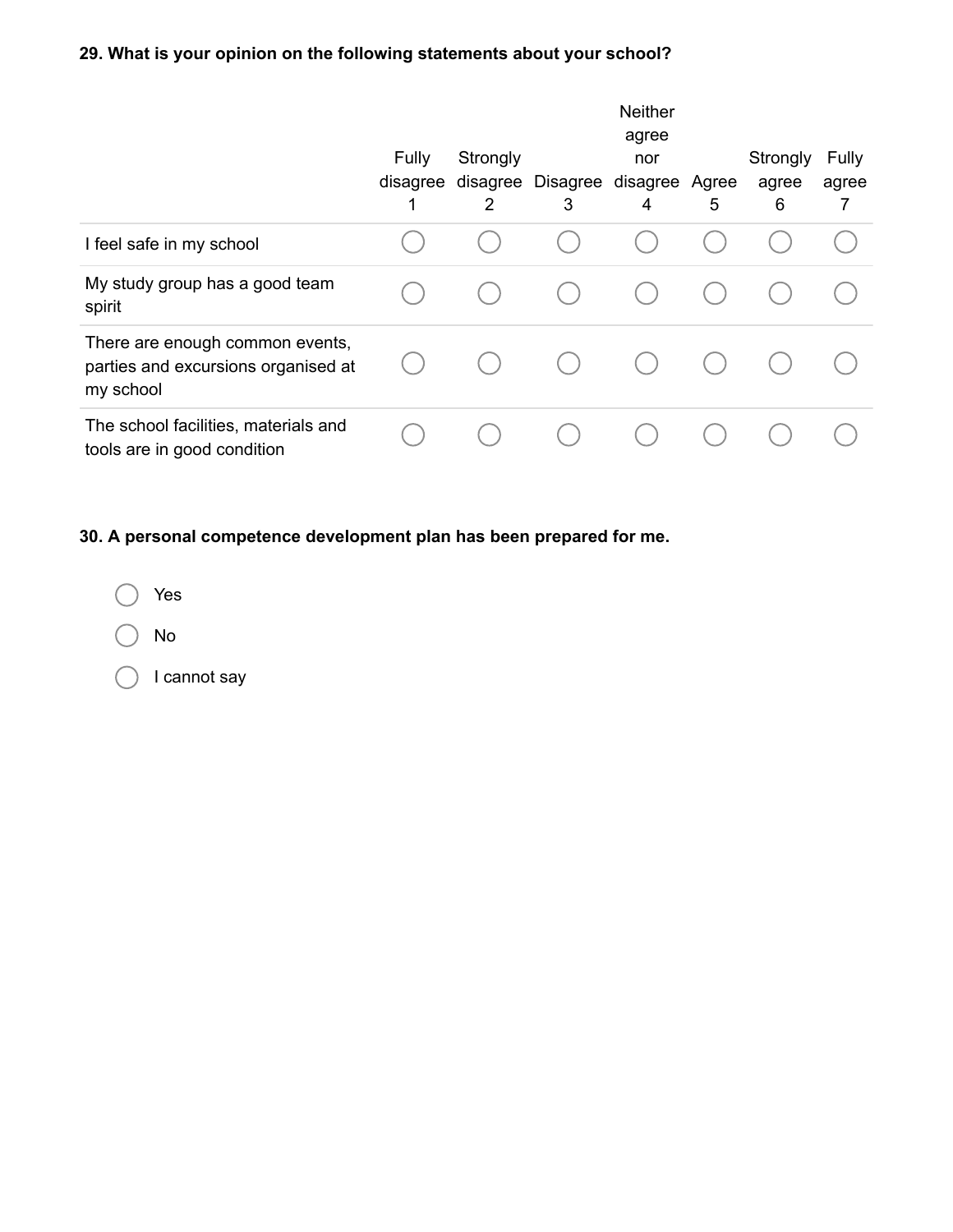## **31. What is your opinion of the following statements concerning personalisation and competence-based studying?**

|                                                                                                                                                                                | Fully<br>1 | Strongly<br>2 | disagree disagree Disagree disagree Agree<br>3 | <b>Neither</b><br>agree<br>nor<br>$\overline{4}$ | 5 | Strongly<br>agree<br>6 | Fully<br>7 | I<br>agree cannot<br>say |
|--------------------------------------------------------------------------------------------------------------------------------------------------------------------------------|------------|---------------|------------------------------------------------|--------------------------------------------------|---|------------------------|------------|--------------------------|
| I was able to genuinely<br>influence what and how I<br>study.                                                                                                                  |            |               |                                                |                                                  |   |                        |            |                          |
| My existing competence was<br>taken into consideration<br>when planning studies.                                                                                               |            |               |                                                |                                                  |   |                        |            |                          |
| My plan has been updated<br>as my studies have<br>progressed.                                                                                                                  |            |               |                                                |                                                  |   |                        |            |                          |
| My career plans and goals<br>were also taken into<br>consideration when<br>preparing the plan.                                                                                 |            |               |                                                |                                                  |   |                        |            |                          |
| The support in learning that I<br>need was taken into<br>consideration in the plan.                                                                                            |            |               |                                                |                                                  |   |                        |            |                          |
| The progress of my studies<br>was planned in enough<br>detail in the plan (meaning<br>that there are no empty gaps<br>in the studies and something<br>to do five days a week). |            |               |                                                |                                                  |   |                        |            |                          |
| Have your studies<br>progressed according to the<br>plan?                                                                                                                      |            |               |                                                |                                                  |   |                        |            |                          |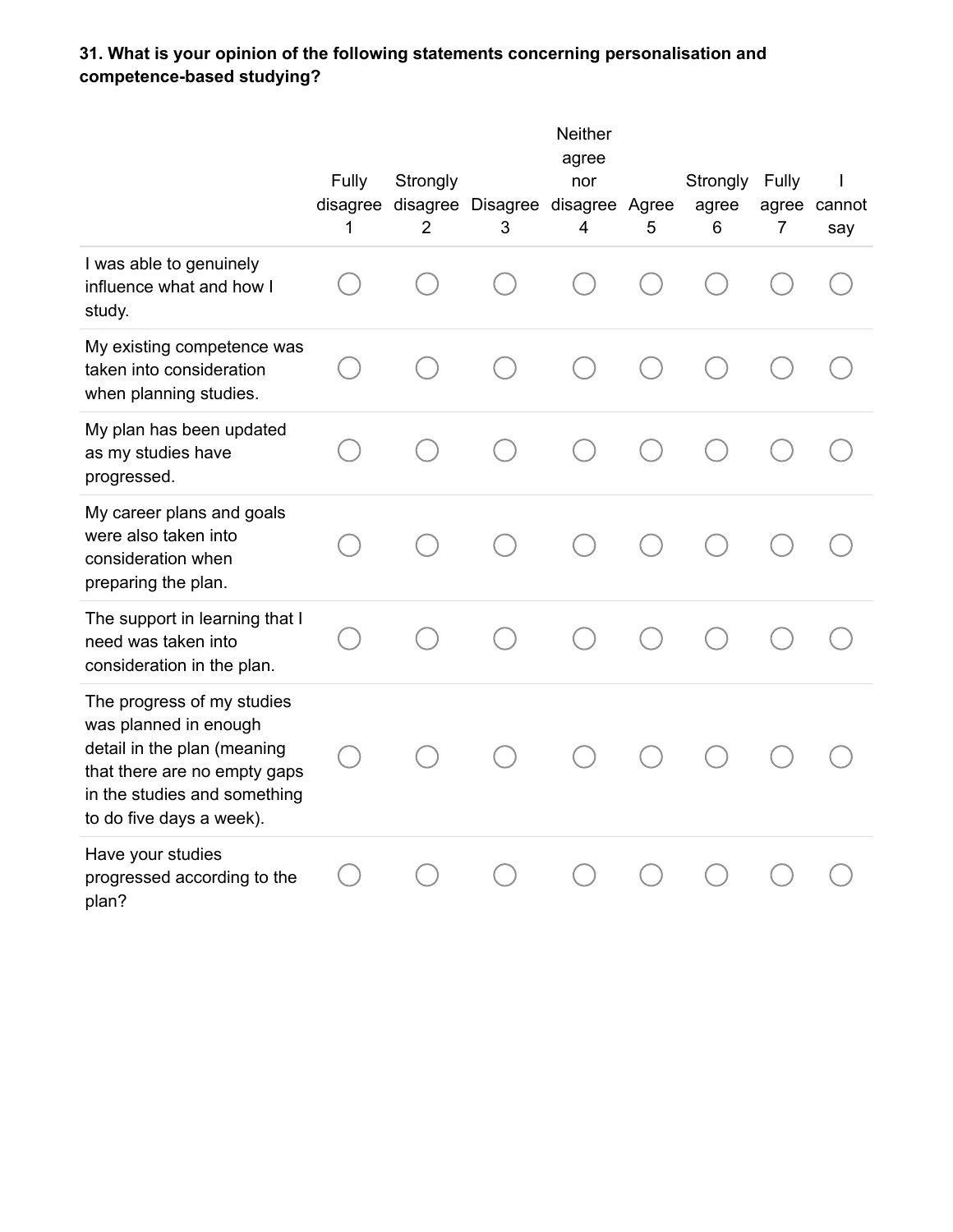## **32. What is your opinion on the guidance at your school? Evaluate the following statements.**

|                                                                                                    |                               |                           |               | Neither<br>agree     |            |                        |                     |               |
|----------------------------------------------------------------------------------------------------|-------------------------------|---------------------------|---------------|----------------------|------------|------------------------|---------------------|---------------|
|                                                                                                    | <b>Fully</b><br>disagree<br>1 | Strongly<br>disagree<br>2 | Disagree<br>3 | nor<br>disagree<br>4 | Agree<br>5 | Strongly<br>agree<br>6 | Fully<br>agree<br>7 | cannot<br>say |
| My teachers have given me<br>enough information on<br>matters related to my studies                |                               |                           |               |                      |            |                        |                     |               |
| My teachers have given me<br>enough information on<br>working life and jobs                        |                               |                           |               |                      |            |                        |                     |               |
| The study counsellor has<br>given me support and<br>guidance for my current<br>studies when needed |                               |                           |               |                      |            |                        |                     |               |
| The study counsellor has<br>given me enough<br>information and guidance on<br>future studies       |                               |                           |               |                      |            |                        |                     |               |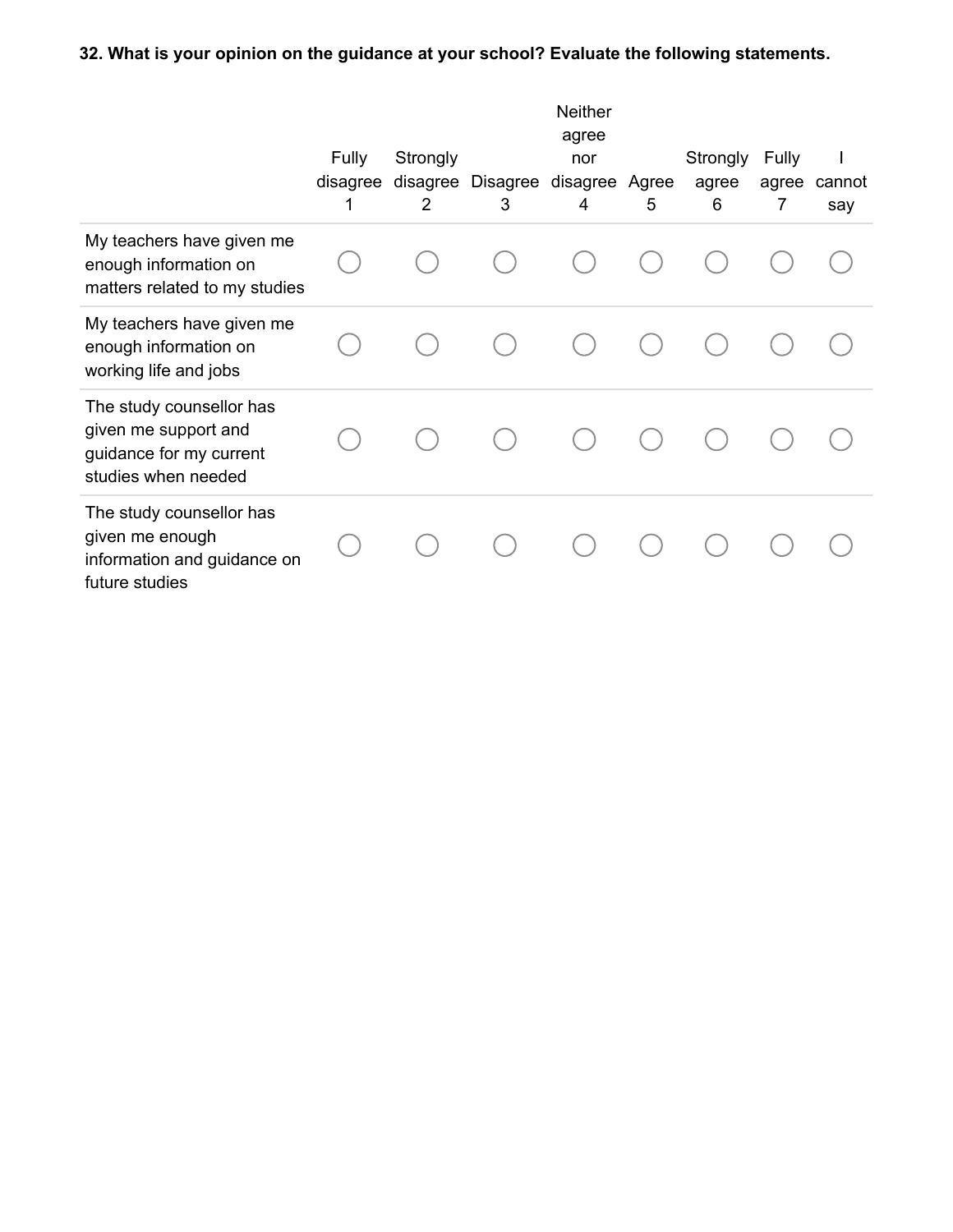## **33. What is your opinion on the following statements concerning on-the-job learning?**

|                                                                                              | Fully<br>1 | Strongly<br>$\overline{2}$ | disagree disagree Disagree disagree Agree<br>3 | <b>Neither</b><br>agree<br>nor<br>$\overline{4}$ | 5 | Strongly<br>agree<br>6 | Fully<br>7 | agree cannot<br>say |
|----------------------------------------------------------------------------------------------|------------|----------------------------|------------------------------------------------|--------------------------------------------------|---|------------------------|------------|---------------------|
| I was able to personally<br>choose the workplace where<br>I am learning.                     |            |                            |                                                |                                                  |   |                        |            |                     |
| The school provided<br>instructions to me before my<br>learning at the workplace<br>begun.   |            |                            |                                                |                                                  |   |                        |            |                     |
| My workplace instructor<br>knew what contents I had<br>come to learn.                        |            |                            |                                                |                                                  |   |                        |            |                     |
| The work community gave<br>me a warm welcome.                                                |            |                            |                                                |                                                  |   |                        |            |                     |
| My teacher actively took part<br>in on-the-job learning.                                     |            |                            |                                                |                                                  |   |                        |            |                     |
| My workplace instructor took<br>part in updating my PCDP in<br>terms of on-the-job learning. |            |                            |                                                |                                                  |   |                        |            |                     |
| I received a copy of my<br>training agreement to keep.                                       |            |                            |                                                |                                                  |   |                        |            |                     |
| I had adequate skills when I<br>began my first learning<br>period at the workplace.          |            |                            |                                                |                                                  |   |                        |            |                     |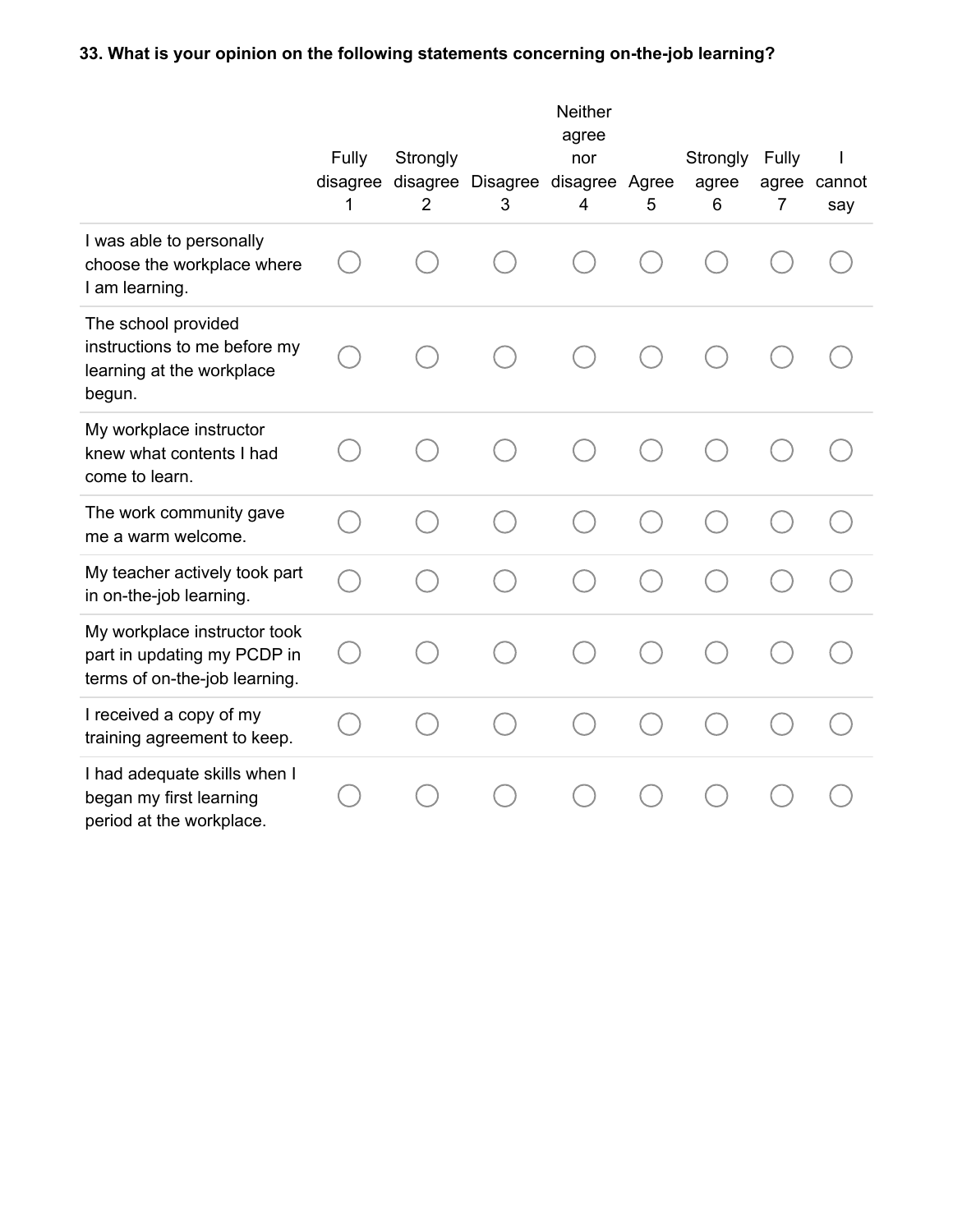**34. Please estimate the amount of money you had to spend on study materials (include, for example, books, tools, writing materials, calculators etc.):**

- 0-50 $\in$
- $\bigcirc$  50-100 €
- $\bigcirc$  100-200 €
- $\bigcirc$  200-300 €
- $\bigcirc$  300-400 €
- $\big)$  400-500 €
- $\bigcirc$  500-600 €
- $\bigcirc$  600-700 € €.
- 700-800 €
- $\big)$  800-900 €
- ◯ 900-1000 €
- $>$  1000  $\in$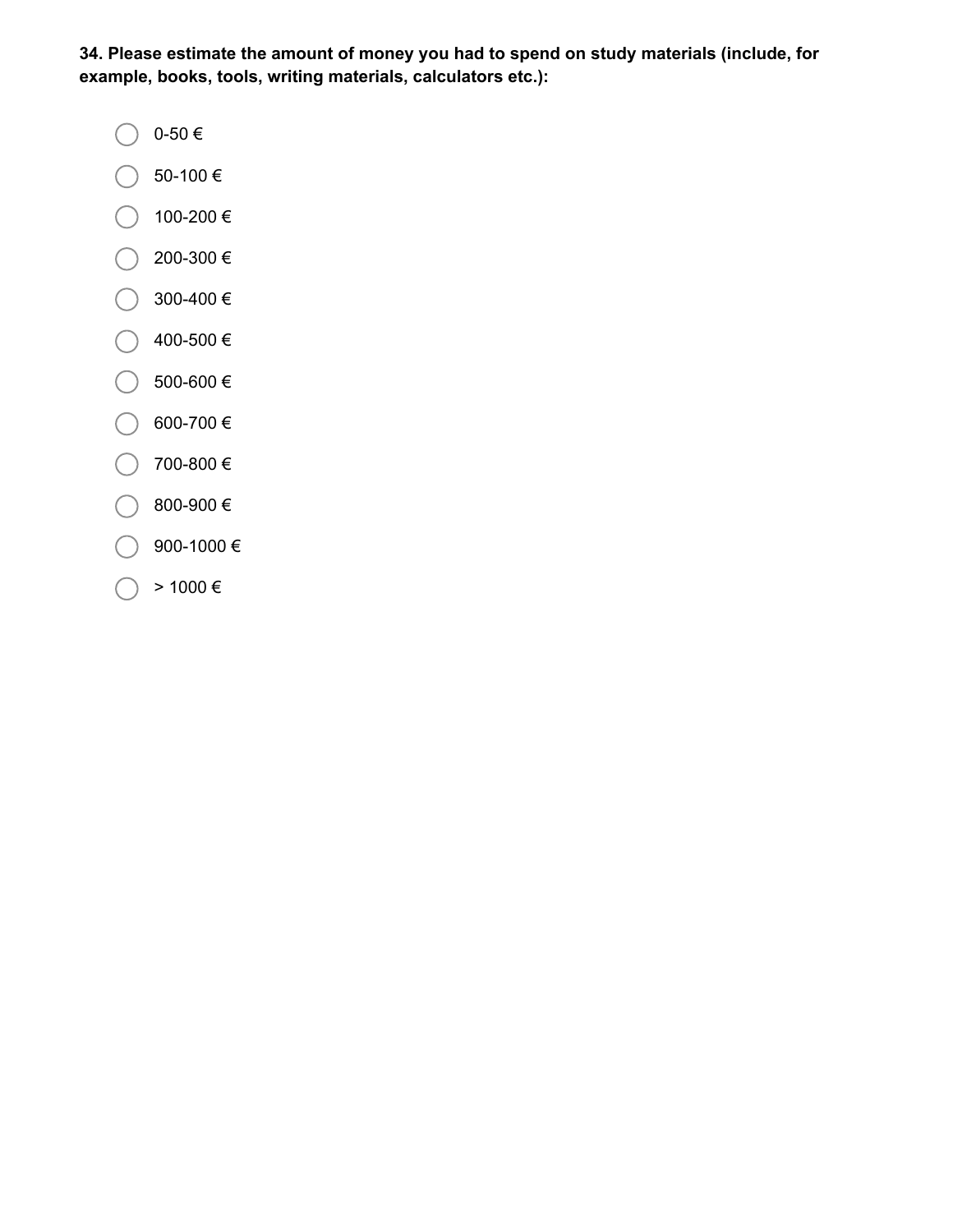**35. Do you have a learning difficulty that has been diagnosed by a psychologist, speech therapist, special needs teacher or doctor (e.g. dyslexia) or an illness or injury that affects learning (e.g. epilepsy, brain damage)?**

| No                                          |
|---------------------------------------------|
| dyslexia                                    |
| Asperger's syndrome                         |
| behavioural difficulties                    |
| mathematical learning difficulties          |
| perception difficulties                     |
| attention deficit disorders (e.g. ADHD/ADD) |
| visual impairment                           |
| hearing impairment                          |
| Other, please specify                       |

# **Study Progress and Commitment to Studying**

## **36. Do you feel like you are studying in the right field?**



- $( )$  Yes, to some extent
- $\bigcap$  No, to some extent
- Not at all
- Can't say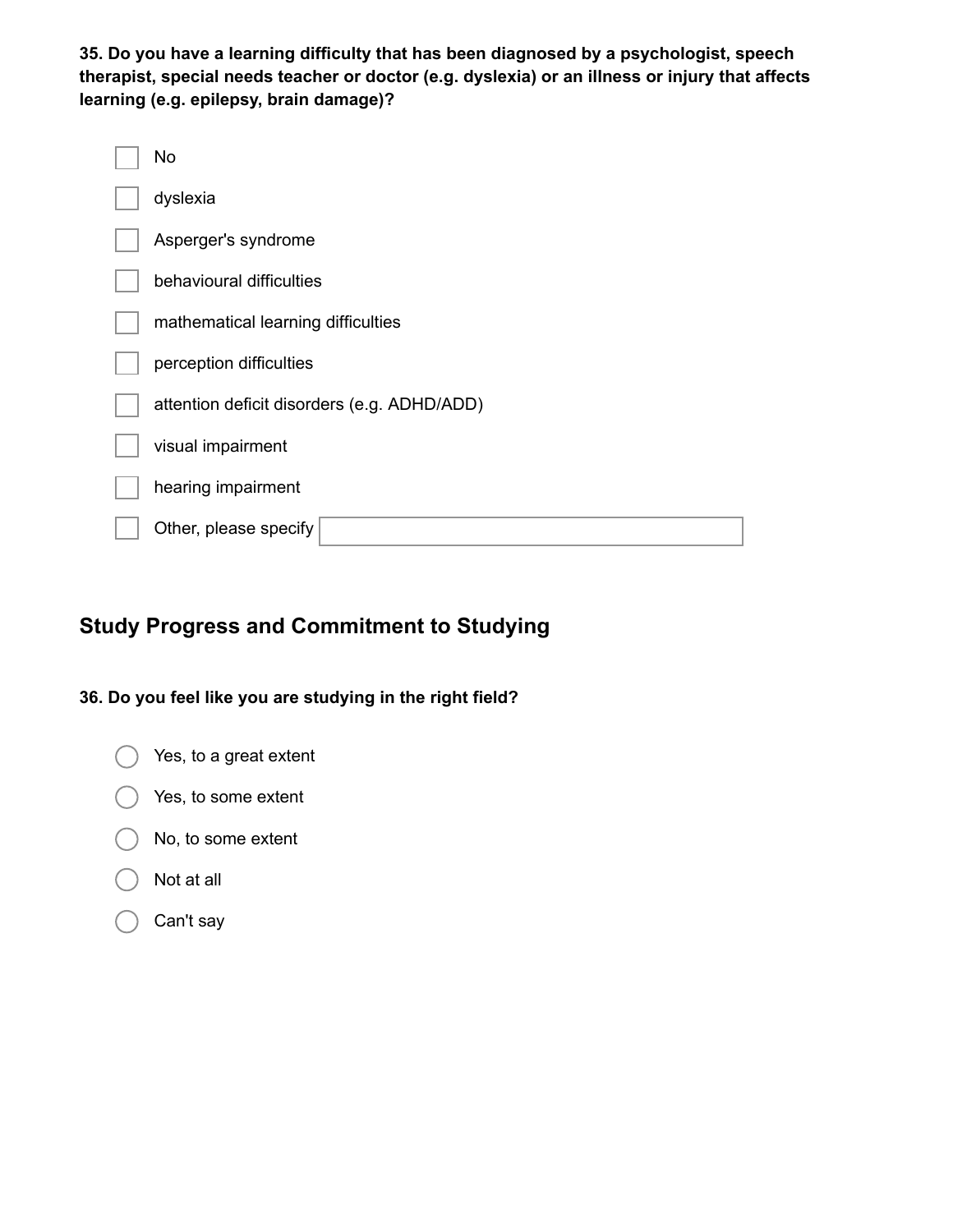#### **37. Do you believe that you will graduate from your current studies?**

- Sign Yes, I believe I will graduate
- No, I have considered changing to another field of study
- No, I have considered abandoning my studies

**38. In case you answered no, did some of the following things make you consider changing fields or abandoning your studies? Choose the 1-3 most important. If you think that you will graduate you may skip this question.**

| I'm not interested in my current field.          |
|--------------------------------------------------|
| I haven't settled into my study group            |
| Workload is too high                             |
| I'm not interested in studying                   |
| Learning difficulties                            |
| Discrimination and/or racism                     |
| <b>Bullying</b>                                  |
| Language difficulties                            |
| Health-related reasons                           |
| I went on maternity, paternity or parental leave |
| <b>Financial worries</b>                         |
| Family-related reasons                           |
| Other, please specify                            |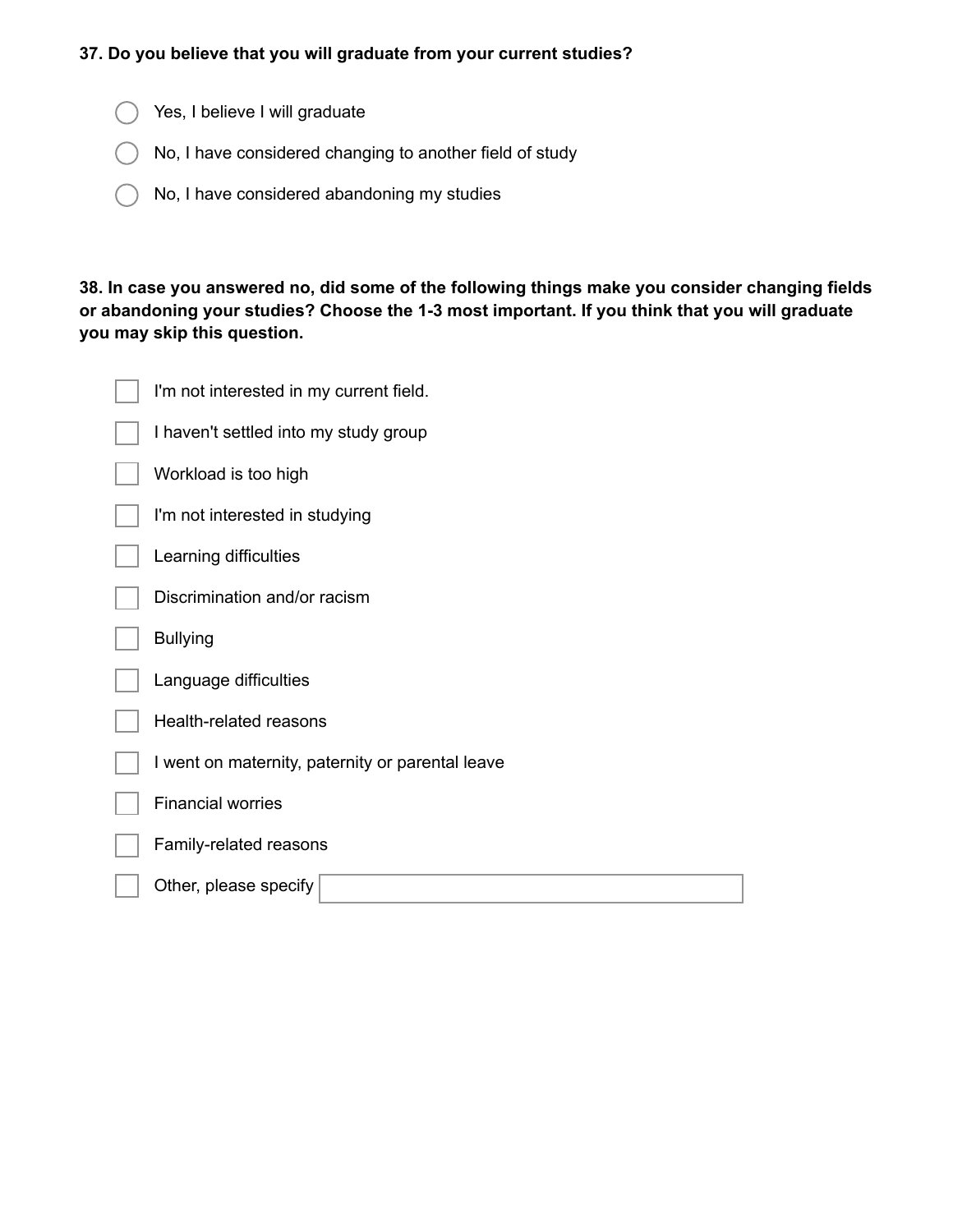## **39. Have some of the following factors slowed down your studies? You can choose several options:**

| This is not applicable to me or I cannot say    |
|-------------------------------------------------|
| Balancing studies with other life               |
| Lack of student counselling                     |
| Insufficient studying skills                    |
| Availability of study materials and tools       |
| Absences of teachers and cancelled lessons      |
| Teaching methods used by teachers               |
| The amount of course work                       |
| Expectations on getting a job after graduation  |
| My own attitude and motivation towards studying |
| <b>Financial difficulties</b>                   |
| Working while studying                          |
| Lack of school friends                          |
| <b>Bad health</b>                               |
| Relationships                                   |
| Hobbies and free time                           |
| Bullying/harassment at school                   |
| Other, please specify                           |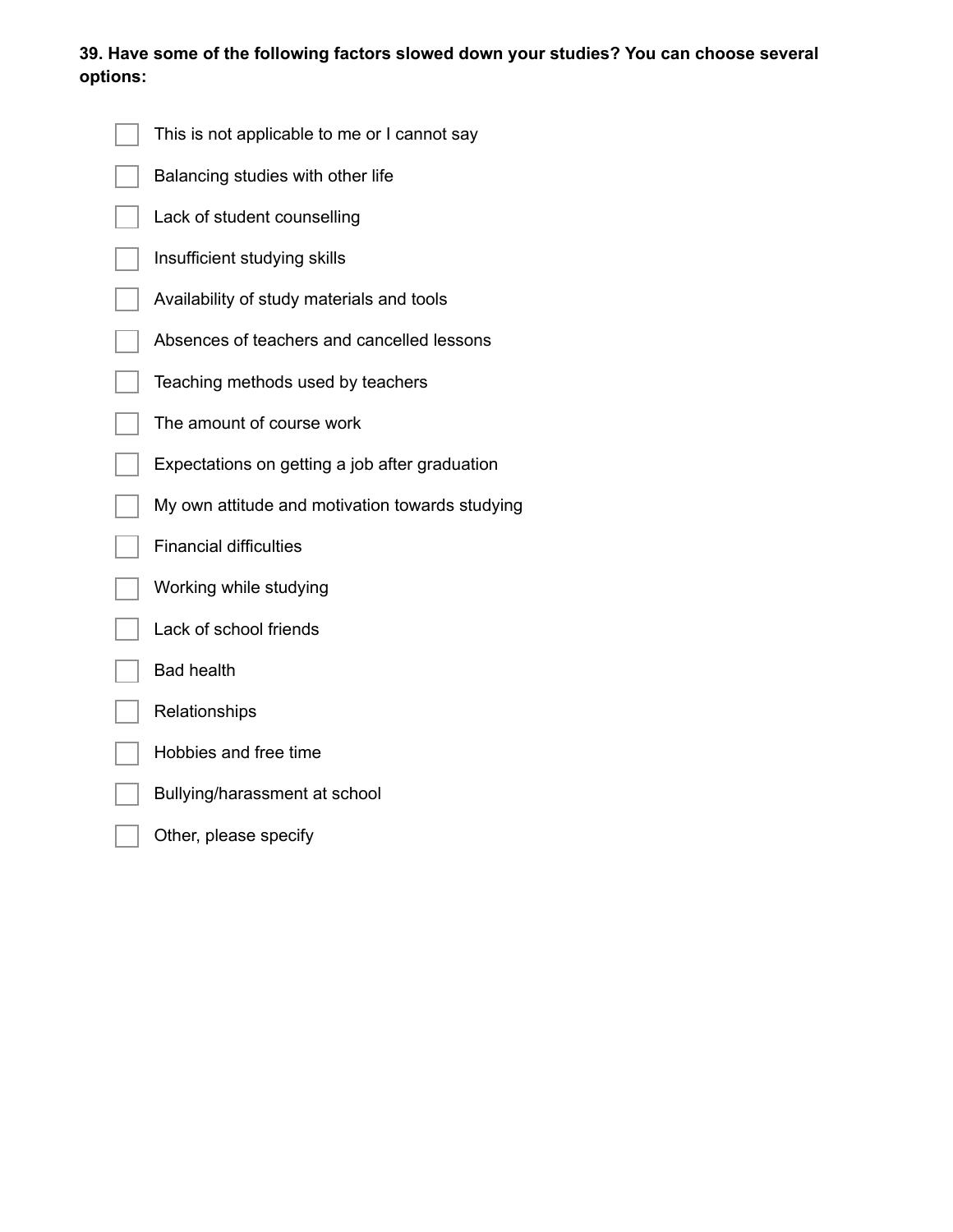## **40. How well did your impression of vocational studies before studying match the reality of vocational studies?**

Very poorly  $\bigcirc$ Somewhat poorly ◯ Neither nor Quite well Very well

I don't know

## **41. What is your opinion of the following statements concerning studying in a vocational institution?**

|                                                                                                                                                  |                        |                           |                        | Neither<br>agree |            |                        |                     |               |
|--------------------------------------------------------------------------------------------------------------------------------------------------|------------------------|---------------------------|------------------------|------------------|------------|------------------------|---------------------|---------------|
|                                                                                                                                                  | Fully<br>disagree<br>1 | Strongly<br>disagree<br>2 | Disagree disagree<br>3 | nor<br>4         | Agree<br>5 | Strongly<br>agree<br>6 | Fully<br>agree<br>7 | cannot<br>say |
| It is important to me to get a<br>vocational qualification.                                                                                      |                        |                           |                        |                  |            |                        |                     |               |
| My family and relatives are<br>supportive towards my<br>studies at a vocational<br>institution.                                                  |                        |                           |                        |                  |            |                        |                     |               |
| Vocational qualifications are<br>valued in working life.                                                                                         |                        |                           |                        |                  |            |                        |                     |               |
| If you want to, it is just as<br>easy to go on to university<br>after vocational studies as it<br>is after completing upper<br>secondary school. |                        |                           |                        |                  |            |                        |                     |               |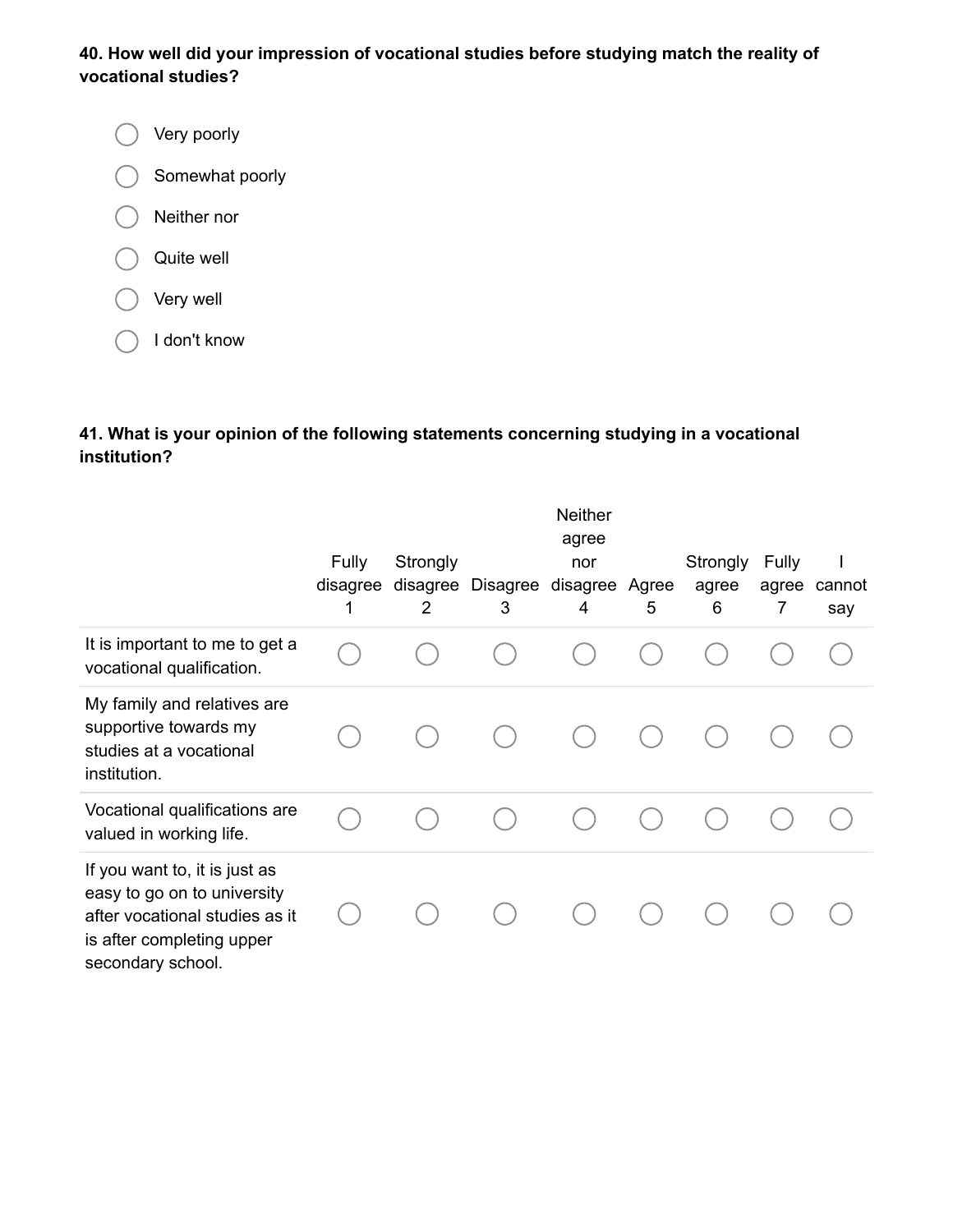#### **42. Should compulsory education be extended to also include an upper secondary qualification?**

Compulsory education means the obligation to complete the basic education syllabus as prescribed by law. Currently, compulsory education typically starts in the year the child turns seven and ends once the basic education syllabus (9th grade) has been completed.

Yes No I don't know

## **Work, Housing and Income**

**43. During the previous SEMESTER, have you worked while studying in a job that is not related to your studies?**

No

- Yes, I have been employed
- Yes, self-employed / an entrepreneur

#### **44. How many hours per WEEK have you typically worked?**

- 1-10 hours
- 11-20 hours
- 21-30 hours
- more than 30 hours a week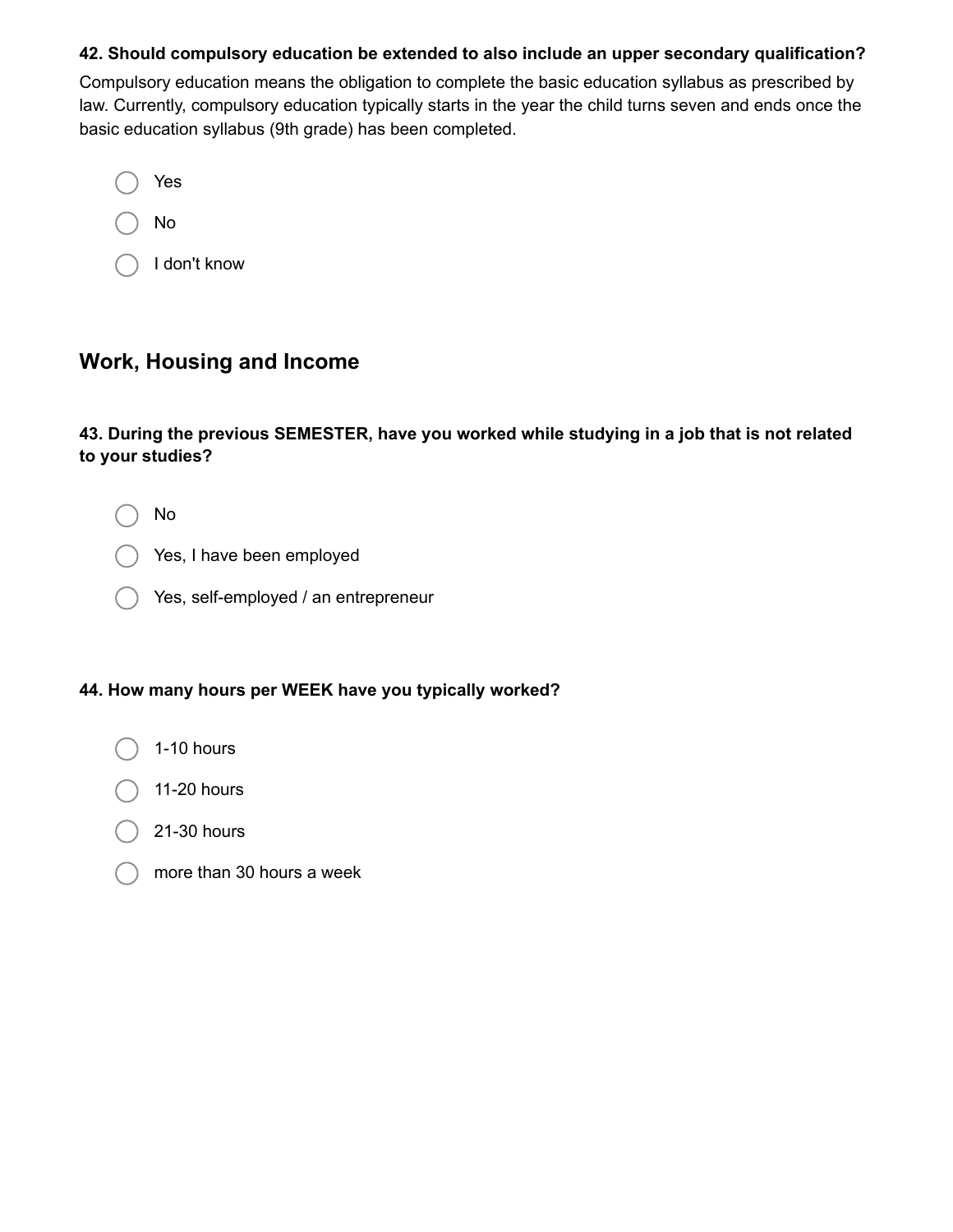## **45. What did you do during the summer months (June-August)? (You may choose more than one option.)**

I was on holiday

- I studied in a school
- I did unpaid work (e.g. training agreement)
- I did paid work (apprenticeship contract)
- I did other paid work

### **46. Which of the following best describes your living arrangements during semesters?**

- I live with a parent(s)/other guardian
- I live in a student residence
- I live in a shared flat
- I live on my own in a flat that is rented or that is owned by my parents
- I live with my partner (cohabitation/marriage/registered partnership)
- I live with my partner and child/children
- I live alone with my child/children
- $\bigcirc$  I live with my parents and my child/children
	- I have some other living arrangement

### **47. What is the post code of your current home? Enter the digits in the field below:**

Post code: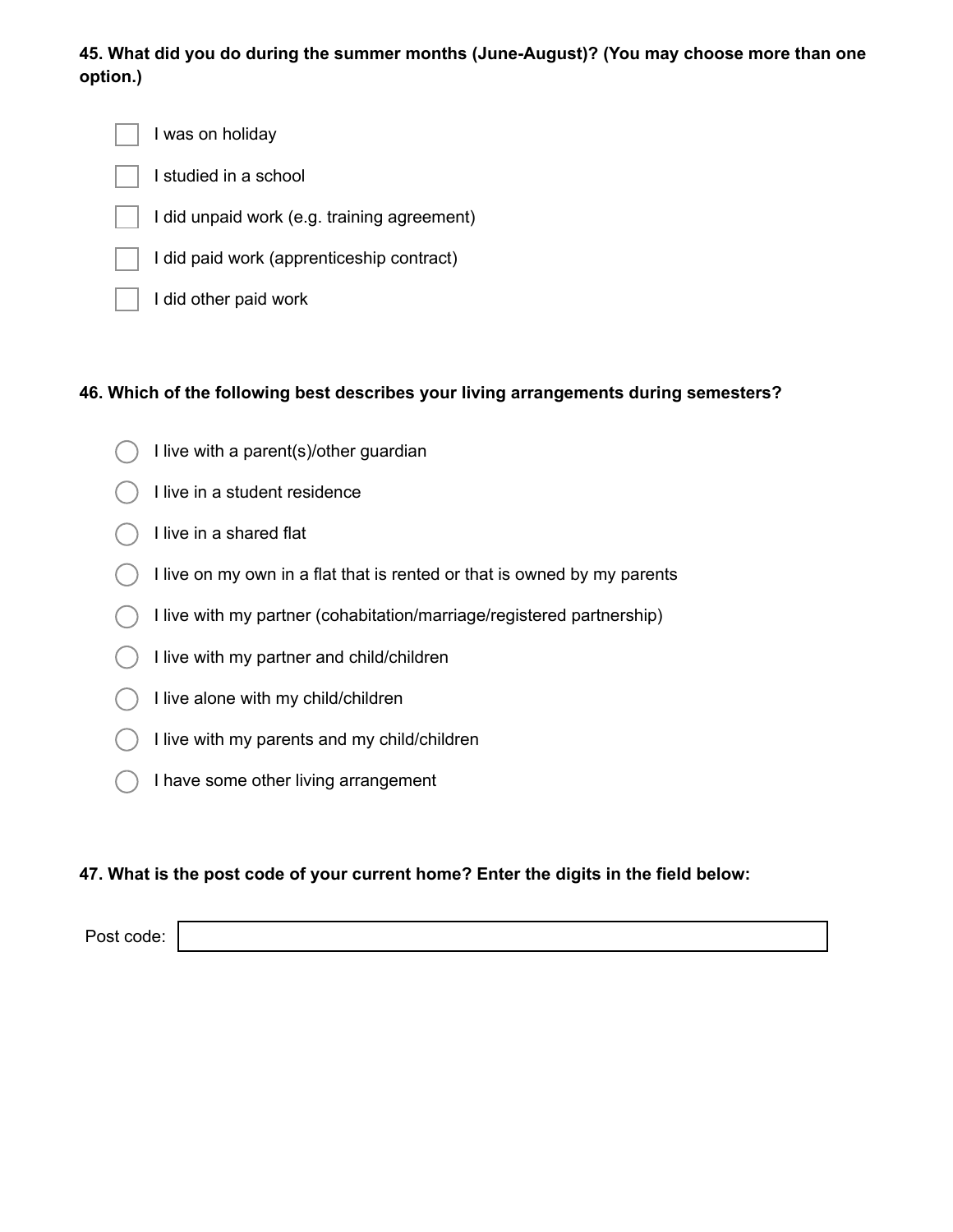#### **48. Do you pay for your housing costs yourself?**

No, my parents/guardians or other relatives pay for my housing costs

Not entirely, I partly pay for my housing costs using my personal funds (such as financial aid for students or earned income)

Yes, I pay for my housing costs in full using my personal funds (such as financial aid for students or earned income)

#### **49. Have you had enough money to use in the last six months? Choose the option that best describes your situation.**

- I had enough money
- I barely had enough money
- $\bigcirc$  I had to cut back on my expenses
- $\binom{1}{1}$  I had constant problems with money

#### **50. Which of the following statements apply to you?**

|                                                                    | Yes | No |
|--------------------------------------------------------------------|-----|----|
| I have received a student loan.                                    |     |    |
| I have taken out instant loans /<br>consumer credit at least once. |     |    |
| I have borrowed money from friends.                                |     |    |
| I have borrowed money from my<br>parents.                          |     |    |

## **51. If you have taken out instant loans or consumer credits or borrowed money, have you had difficulties paying back the loans?**

No

Yes

I have not taken out instant loans or consumer credits or borrowed money from friends.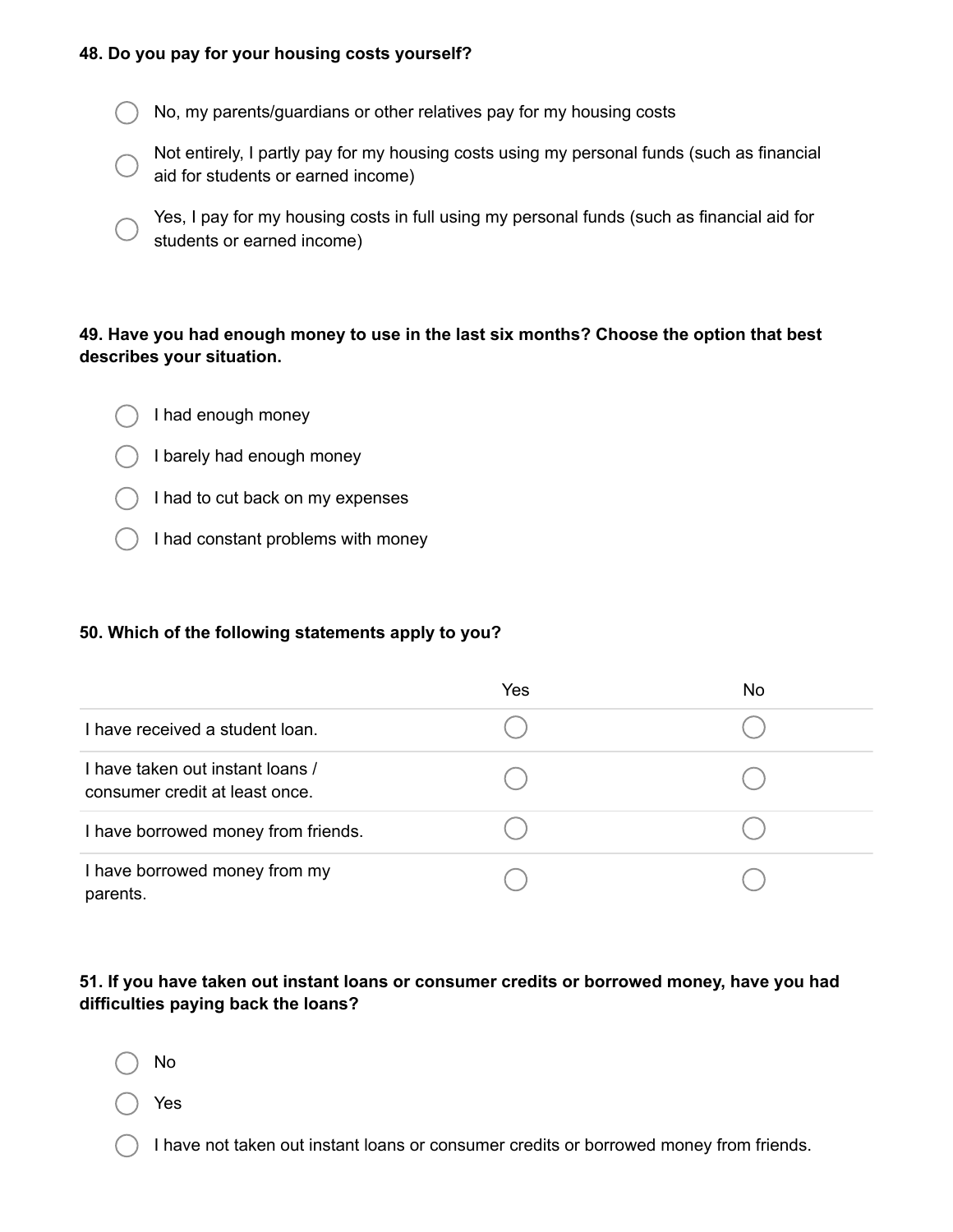# **Work-life and Future Expectations**

## **52. What do you think about the time after your graduation, when you consider your career prospects? On a scale from 1–7, how probable do you think these outcomes are?**

|                                                                                                                                              | 1-Very<br>unlikely | $\overline{2}$ | 3 | $\overline{4}$ | 5  | $\,6$                                  | 7-Very<br>likely | I cannot<br>say |
|----------------------------------------------------------------------------------------------------------------------------------------------|--------------------|----------------|---|----------------|----|----------------------------------------|------------------|-----------------|
| I will get a job in<br>the field I have<br>studied                                                                                           |                    |                |   |                |    |                                        |                  |                 |
| I will find a job that<br>I like                                                                                                             |                    |                |   |                |    | Œ                                      |                  |                 |
| I will change fields                                                                                                                         | $\mathbb{R}^n$     | C.             |   |                |    | e i                                    |                  |                 |
| I will get a<br>permanent job                                                                                                                |                    |                |   |                |    |                                        |                  |                 |
| I will be<br>unemployed for<br>long stretches of<br>time                                                                                     |                    |                |   |                |    |                                        |                  |                 |
| I will work abroad                                                                                                                           |                    | $\overline{a}$ |   |                | n. | $\begin{pmatrix} 1 \\ 1 \end{pmatrix}$ |                  |                 |
| I will become an<br>entrepreneur                                                                                                             |                    |                |   |                |    |                                        |                  |                 |
| I will expand my<br>know-how with<br>additional studies<br>in order to be<br>better prepared in<br>case I want to<br>move from job to<br>job |                    |                |   |                |    |                                        |                  |                 |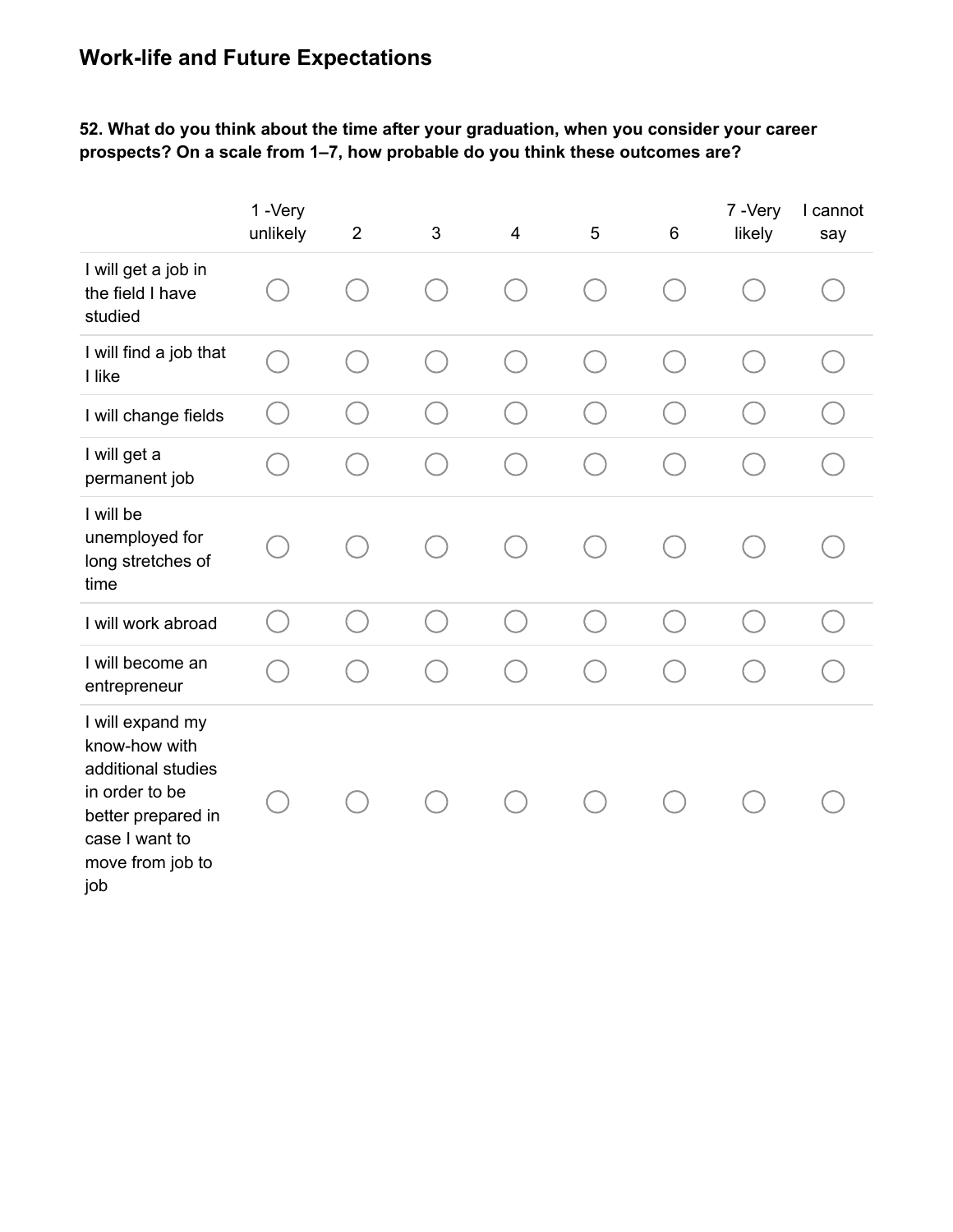## **53. How well do you recognise yourself in these statements about work and working life? On a scale from (fully disagree) 1–7 (fully agree), how much do you agree with these statements?**

|                                                           |                               |                           |                              | <b>Neither</b><br>agree |   |                        |                     |
|-----------------------------------------------------------|-------------------------------|---------------------------|------------------------------|-------------------------|---|------------------------|---------------------|
|                                                           | <b>Fully</b><br>disagree<br>1 | Strongly<br>disagree<br>2 | Disagree disagree Agree<br>3 | nor<br>4                | 5 | Strongly<br>agree<br>6 | Fully<br>agree<br>7 |
| My language skills are sufficient for<br>working life     |                               |                           |                              |                         |   |                        |                     |
| My professional skills are sufficient<br>for working life |                               |                           |                              |                         |   |                        |                     |
| I would like to become an<br>entrepreneur                 |                               |                           |                              |                         |   |                        |                     |
| I would like to work abroad                               |                               |                           |                              |                         |   |                        |                     |
| At some point I would like to change<br>fields            |                               |                           |                              |                         |   |                        |                     |
| I would like to work as a manager                         |                               |                           |                              |                         |   |                        |                     |

## **54. Which factors do you think are beneficial in working life? Evaluate how important the following factors are.**

|                              | Not<br>important<br>at all | Not very<br>important | Quite<br>important | Very<br>important | I cannot<br>say |
|------------------------------|----------------------------|-----------------------|--------------------|-------------------|-----------------|
| Competence                   |                            |                       |                    |                   |                 |
| Contacts and networks        |                            |                       |                    |                   |                 |
| My own attitude              |                            |                       |                    |                   |                 |
| Luck                         |                            |                       |                    |                   |                 |
| To be a "good guy"           |                            |                       |                    |                   |                 |
| Education and qualifications |                            |                       |                    |                   |                 |
| On-the-job learning periods  |                            |                       |                    |                   |                 |
| Previous work experience     |                            |                       |                    |                   |                 |
| Work and career guidance     |                            |                       |                    |                   |                 |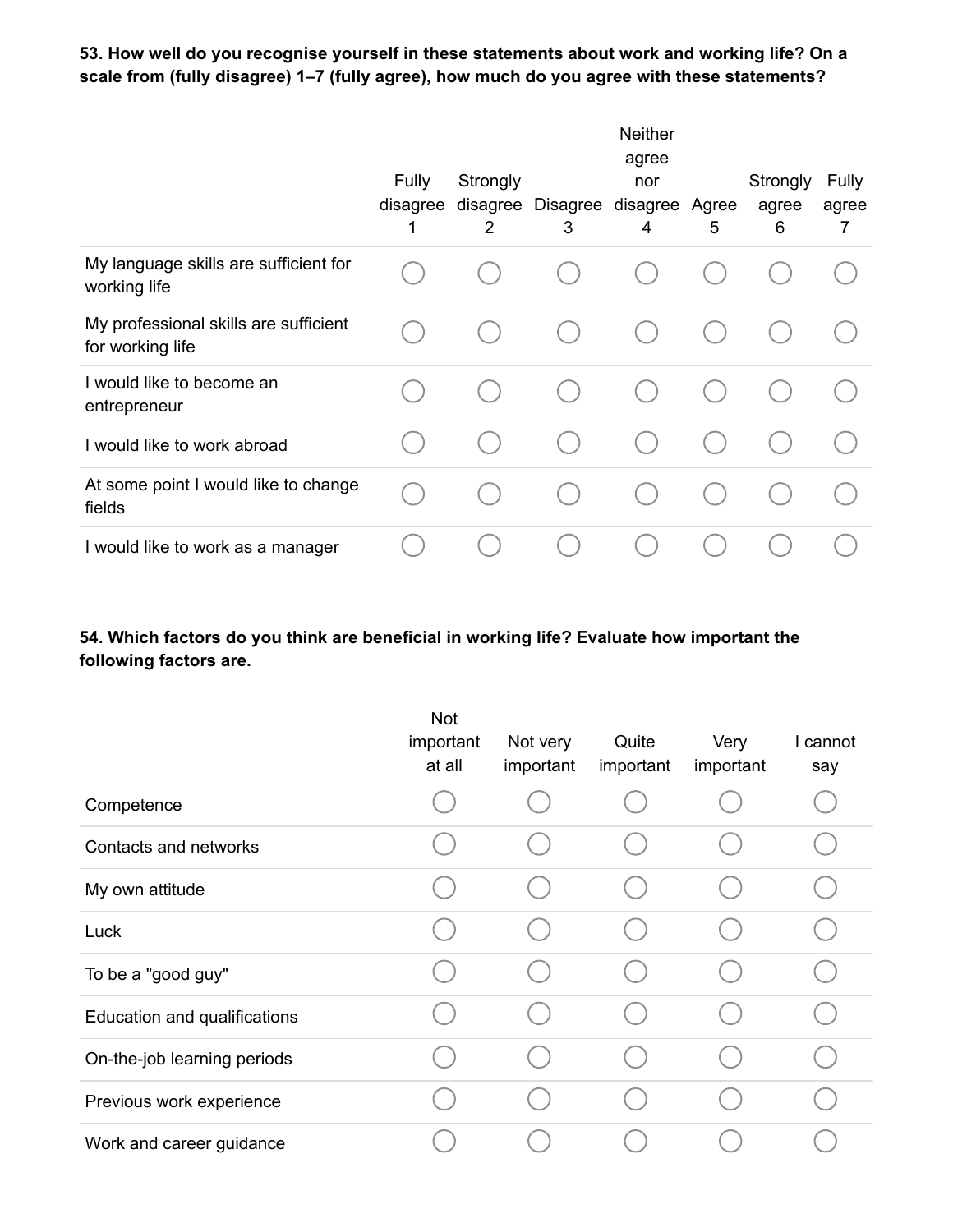## **55. Will you continue studying after completing your current studies?**

- Yes, immediately or after a year, maximum, after graduating from my current studies  $( )$
- Yes, but I intend to take at least a one gap year from studying  $($ )
- I'm not going to continue studying
- I don't know yet €.

## **56. What further studies do you intend to do? (You can choose several options)**

| Further vocational qualification                        |
|---------------------------------------------------------|
| Specialist vocational qualification                     |
| Another vocational upper secondary qualification        |
| University of applied sciences degree                   |
| University degree                                       |
| Upper secondary school and/or matriculation examination |
| Studies at the Open University                          |
| Studies at a folk high school/community college         |

Something else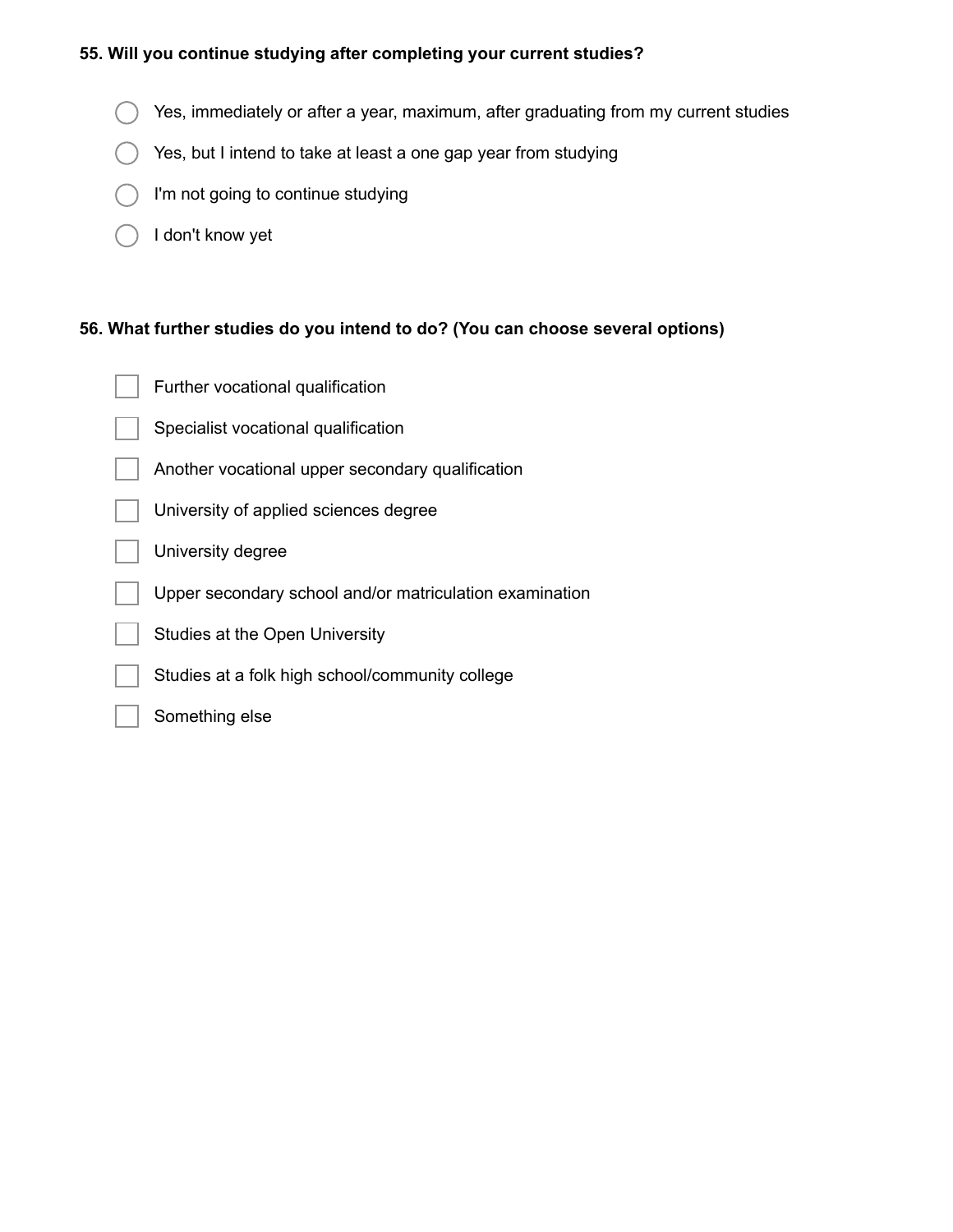## **57. What is your opinion on the following statements about working life?**

|                                                                                                            | Fully<br>disagree | Strongly<br>disagree | Disagree | <b>Neither</b><br>agree<br>nor<br>disagree Agree | Agree<br>strongly | Agree<br>fully | cannot<br>say |
|------------------------------------------------------------------------------------------------------------|-------------------|----------------------|----------|--------------------------------------------------|-------------------|----------------|---------------|
| An education substantially<br>improves your chances of<br>getting a job                                    |                   |                      |          |                                                  |                   |                |               |
| I would be prepared to move<br>to another town to get a job                                                |                   |                      |          |                                                  |                   |                |               |
| To remain in working life,<br>constant training is required                                                |                   |                      |          |                                                  |                   |                |               |
| I'd rather accept part-time<br>work than live on<br>unemployment benefits,<br>even if it paid the same     |                   |                      |          |                                                  |                   |                |               |
| Becoming unemployed is<br>nothing to do with you $-$ it is<br>caused by the lack of jobs in<br>our society |                   |                      |          |                                                  |                   |                |               |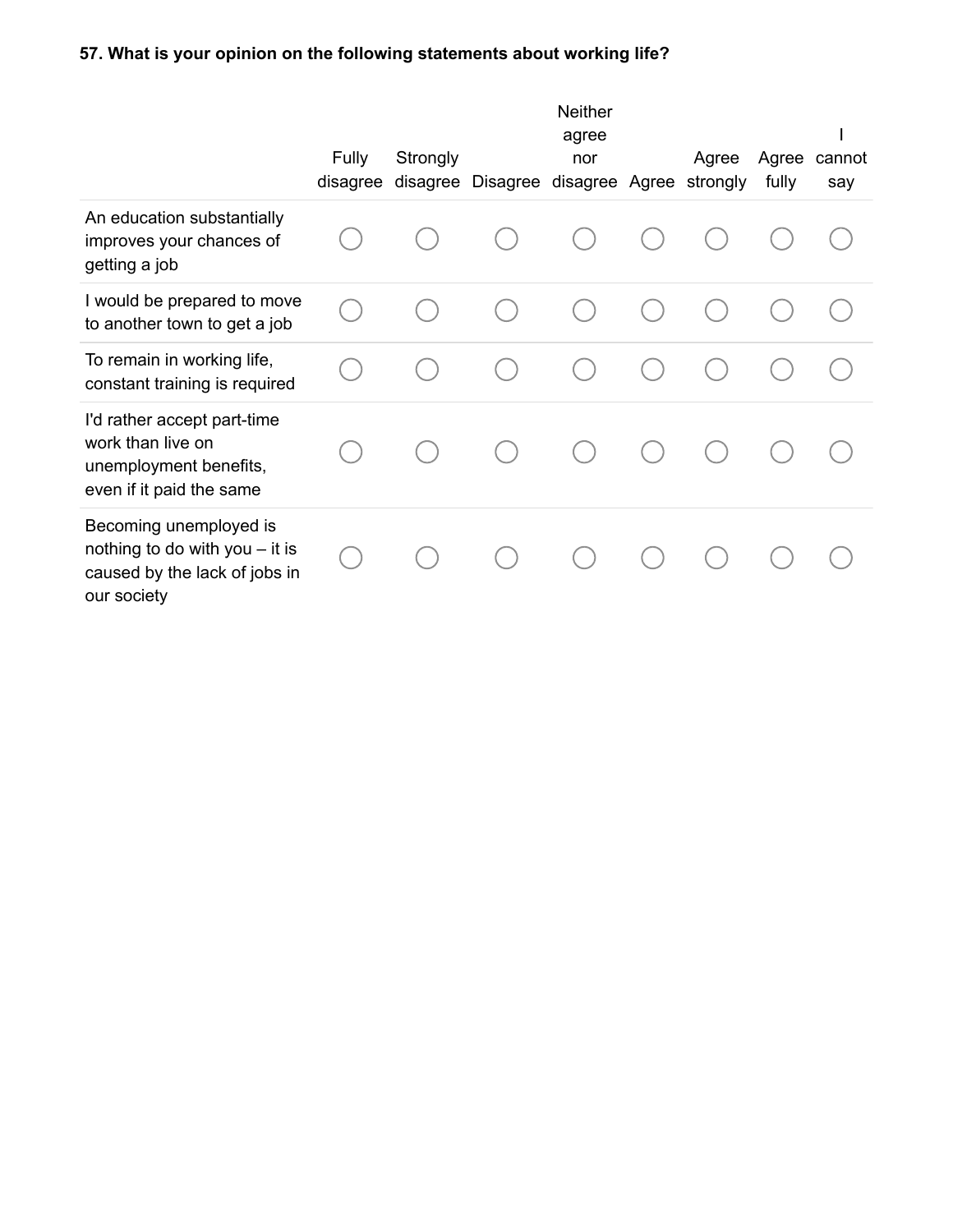**58. What is the most important thing in a job? Place the following things in order of importance, from one to five. Think about work in general, rather than your current situation.**

|                                                                        | 1-Most<br>important | $\overline{2}$ | 3 | 4 | 5-Least<br>important |
|------------------------------------------------------------------------|---------------------|----------------|---|---|----------------------|
| A good salary, so that I<br>don't have to worry<br>about money         |                     |                |   |   |                      |
| A safe job with no risk of<br>closing down or<br>unemployment          |                     |                |   |   |                      |
| Working with people I<br>like                                          |                     |                |   |   |                      |
| Doing an important job<br>that gives me a feeling<br>of accomplishment |                     |                |   |   |                      |
| Good prospects for<br>advancing my career<br>and developing my skills  |                     |                |   |   |                      |

#### **59. How desirable do you consider the following forms of employment?**

|                       | 1 -Desirable | 2 | 3 | 4 | 5-Least<br>desirable |
|-----------------------|--------------|---|---|---|----------------------|
| Full-time job         |              |   |   |   |                      |
| Part-time job         |              |   |   |   |                      |
| Permanent employment  |              |   |   |   |                      |
| Fixed-term employment |              |   |   |   |                      |
| Entrepreneurship      |              |   |   |   |                      |

## **Well-being, Free Time and Values**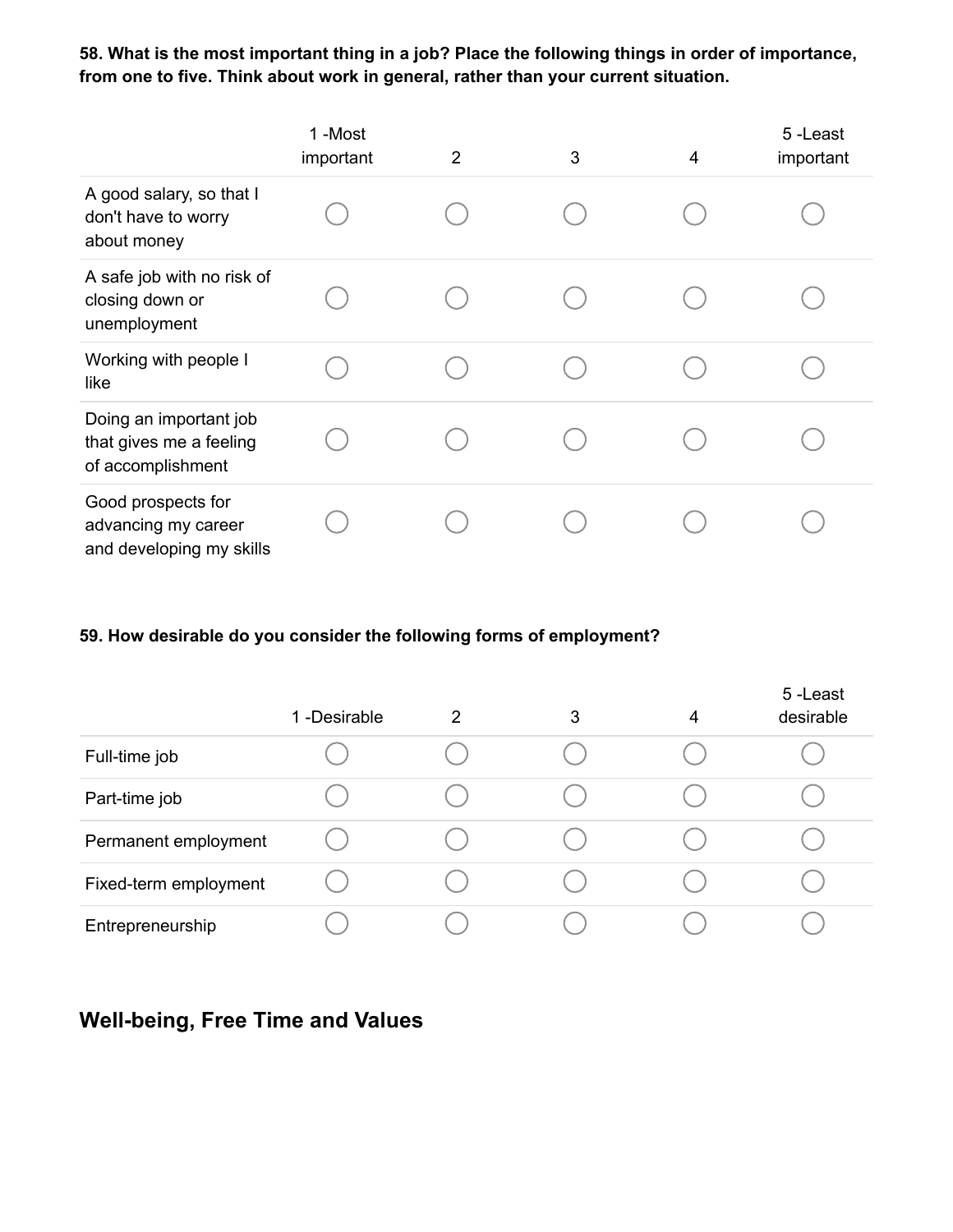**60. Do the following statements describe anyone from the circle of friends that you spend time with in your free time? At least one of my friends...**

|                                                         | Yes | <b>No</b> |
|---------------------------------------------------------|-----|-----------|
| Studies the same field at the same<br>school as you.    |     |           |
| Studies a different field at the same<br>school as you. |     |           |
| Studies at upper secondary school.                      |     |           |
| Is in comprehensive school or the tenth<br>grade.       |     |           |
| Is working but not studying.                            |     |           |
| Is neither working nor studying                         |     |           |

## **61. Do you spend time with your friend(s) in the following places AT LEAST ONCE A MONTH? (You may choose more than one answer.)**

|  | in your own home                                   |
|--|----------------------------------------------------|
|  | at friends' houses                                 |
|  | in shops and shopping centres                      |
|  | in the library                                     |
|  | in bars, pubs or night clubs                       |
|  | in cafés or restaurants                            |
|  | in sports and exercise venues                      |
|  | at shared hobbies                                  |
|  | at gas stations                                    |
|  | hanging out in town, gardens, parks etc.           |
|  | online (e.g. games or social media)                |
|  | driving around in cars, on mopeds or on motorbikes |
|  | in youth clubs                                     |
|  | in the nature, e.g. in the forest                  |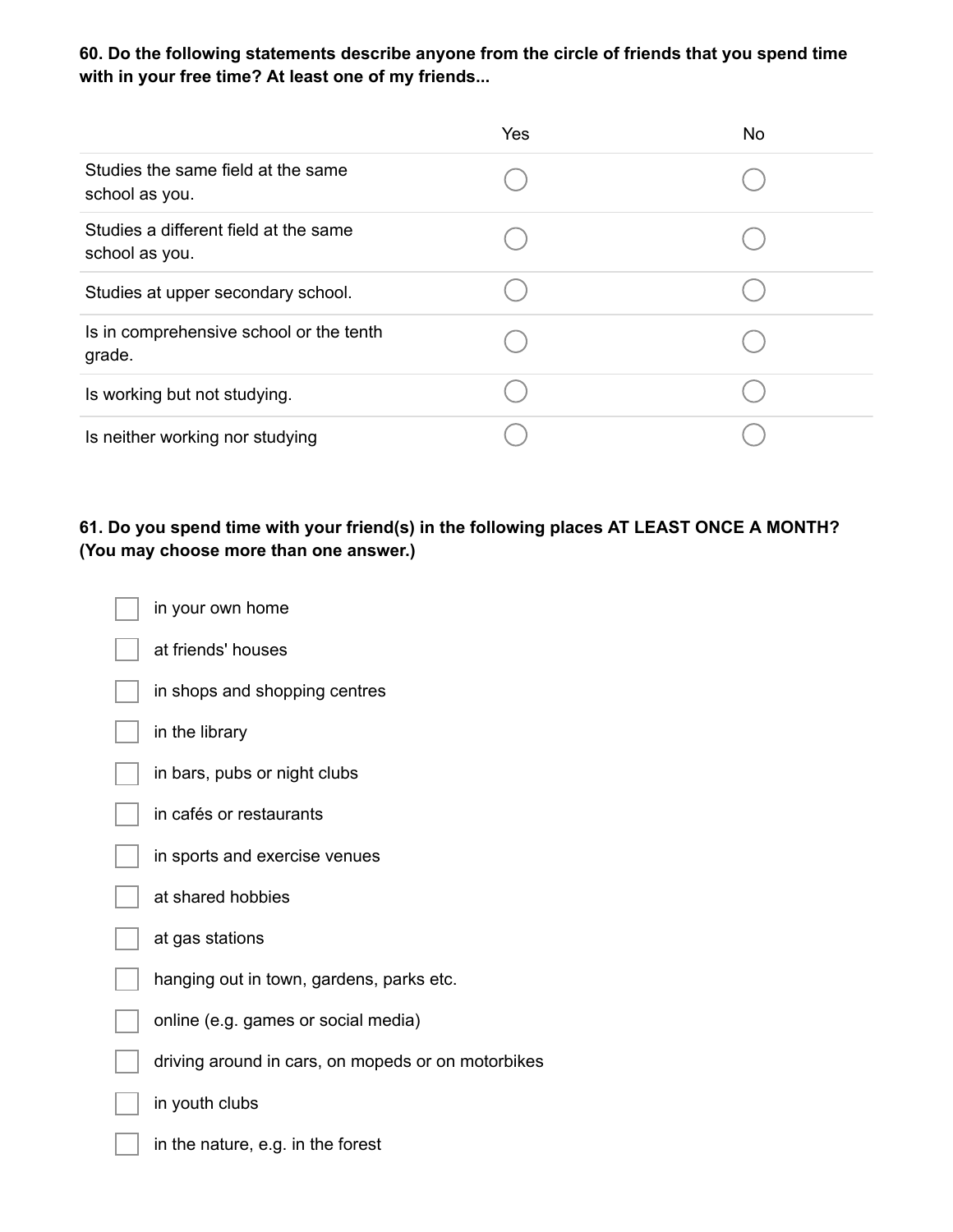## **62. How well do the following statements describe your situation?**

|                                                                               | <b>Fully</b><br>disagree<br>1 | Strongly<br>disagree<br>2 | Disagree disagree<br>3 | <b>Neither</b><br>agree<br>nor<br>4 | Agree<br>5 | Strongly<br>agree<br>6 | <b>Fully</b><br>agree<br>7 |
|-------------------------------------------------------------------------------|-------------------------------|---------------------------|------------------------|-------------------------------------|------------|------------------------|----------------------------|
| I have enough people around me<br>who will support me when I have<br>problems |                               |                           |                        |                                     |            |                        |                            |
| I have enough people around me<br>who I can trust completely                  |                               |                           |                        |                                     |            |                        |                            |
| I have enough people around me<br>who I feel close to                         |                               |                           |                        |                                     |            |                        |                            |
| I often feel like others don't want me<br>in their company                    |                               |                           |                        |                                     |            |                        |                            |
| I feel like I have enough friends                                             |                               |                           |                        |                                     |            |                        |                            |
| I'd like to spend more time with<br>others                                    |                               |                           |                        |                                     |            |                        |                            |

## **63. Please assess how well the following statements describe your situation?**

|                                                                                                 | <b>Fully</b><br>disagree<br>1 | Strongly<br>disagree<br>2 | Disagree disagree Agree<br>3 | <b>Neither</b><br>agree<br>nor<br>4 | 5 | Strongly<br>agree<br>6 | <b>Fully</b><br>agree<br>7 |
|-------------------------------------------------------------------------------------------------|-------------------------------|---------------------------|------------------------------|-------------------------------------|---|------------------------|----------------------------|
| Performing in front of others, such as<br>giving a presentation, makes me feel<br>very anxious. |                               |                           |                              |                                     |   |                        |                            |
| Making contact with other students<br>or people in general is really hard for<br>me.            |                               |                           |                              |                                     |   |                        |                            |
| I find it hard to build close<br>friendships.                                                   |                               |                           |                              |                                     |   |                        |                            |
| I feel like I belong to the group of<br>students studying the same field at<br>my school.       |                               |                           |                              |                                     |   |                        |                            |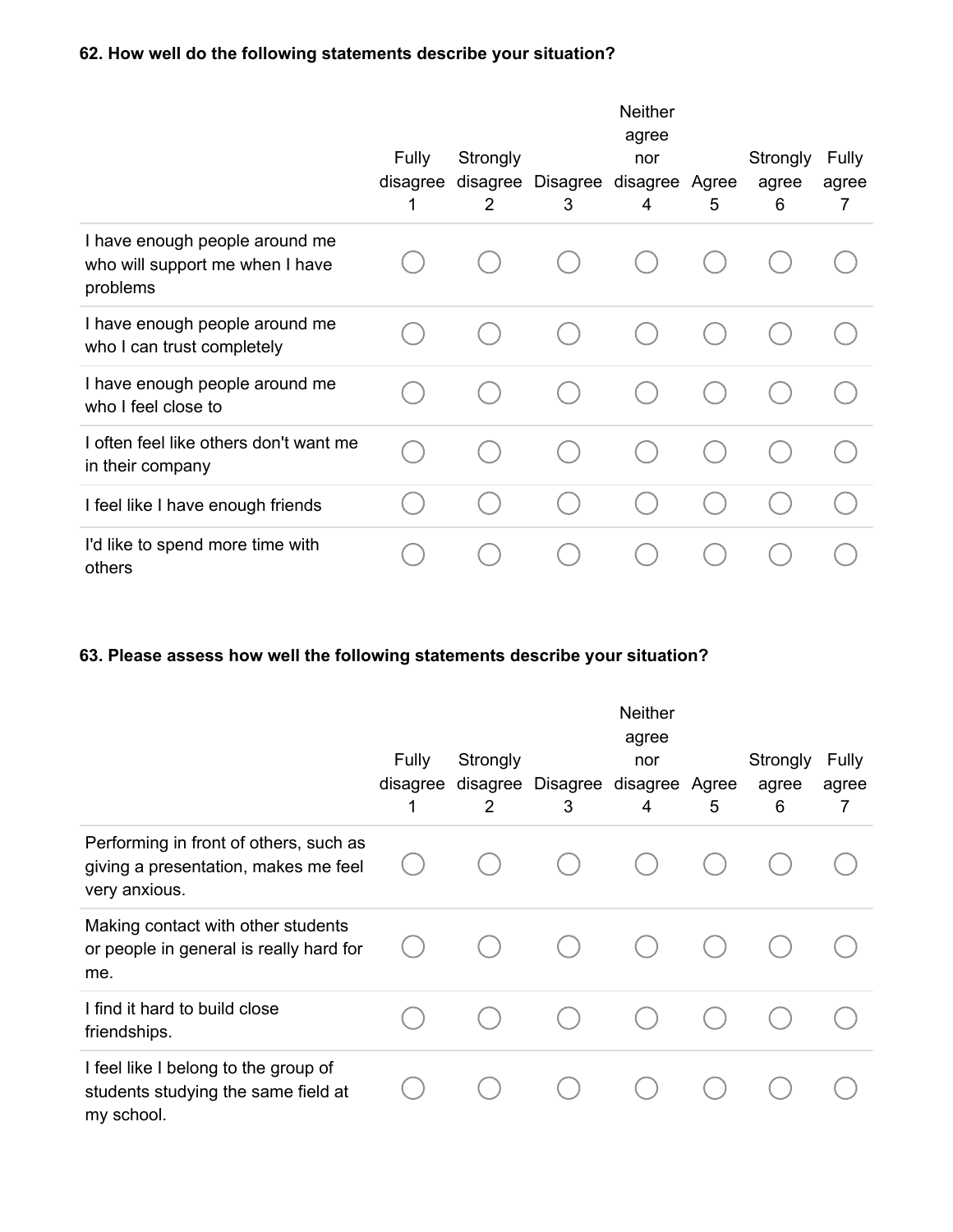## **64. Have you experienced bullying or violence (verbal abuse, physical violence, talking about you behind your back, belittling, exclusion, cyberbullying) from one or more other students or teachers during your vocational studies?**

|                                   | Never | Occasionally | Often |
|-----------------------------------|-------|--------------|-------|
| Another student or other students |       |              |       |
| Teacher(s)                        |       |              |       |

#### **65. Have you bullied one or more other students during your vocational studies?**

| Never        |
|--------------|
| Occasionally |
| Often        |

#### **66. Have you experienced sexual harassment by students or teachers in your school?**

Sexual harassment means verbal, non-verbal or physical unwanted behaviour of a sexual nature, such as sexually suggestive jokes, involuntary intimate physical contact, offering payment in return for sex.

|  | No |
|--|----|
|  |    |

Yes, by other students

Yes, by teachers

Yes, by both

## **67. Have you experienced discrimination or demeaning comments from STUDENTS OR TEACHERS because of your ethnic or cultural background?**

No

Yes, from other students

Yes, from teachers

#### Yes, from both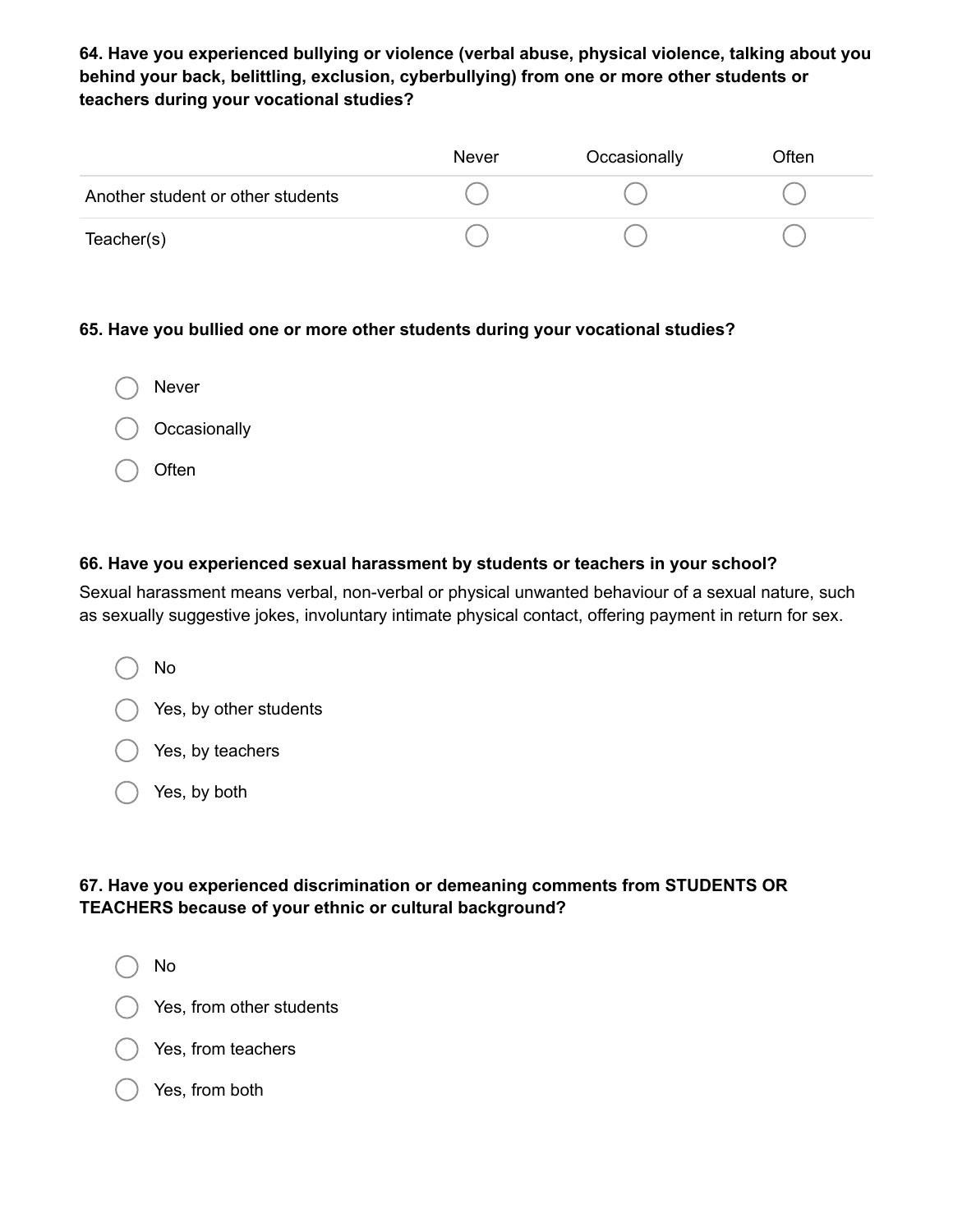**68. Have you experienced discrimination or demeaning comments from other students or teachers in your school because of your sexual orientation (e.g. lesbian, gay, bisexual, pansexual, queer) or gender identity (e.g. transgender, non-binary or intersex identity)?**

- No
- Yes, from other students
- Yes, from teachers
- Yes, from both

### **69. Are you satisfied with yourself?**

- I'm satisfied with myself and my accomplishments
- $\bigcap$  I'm not disappointed with myself
- I feel disappointed with myself
- I feel disgusted by myself

## **70. Do you think you get enough sleep?**

- Yes, most of the time
	- Yes, often
- Seldom or never
- I can't say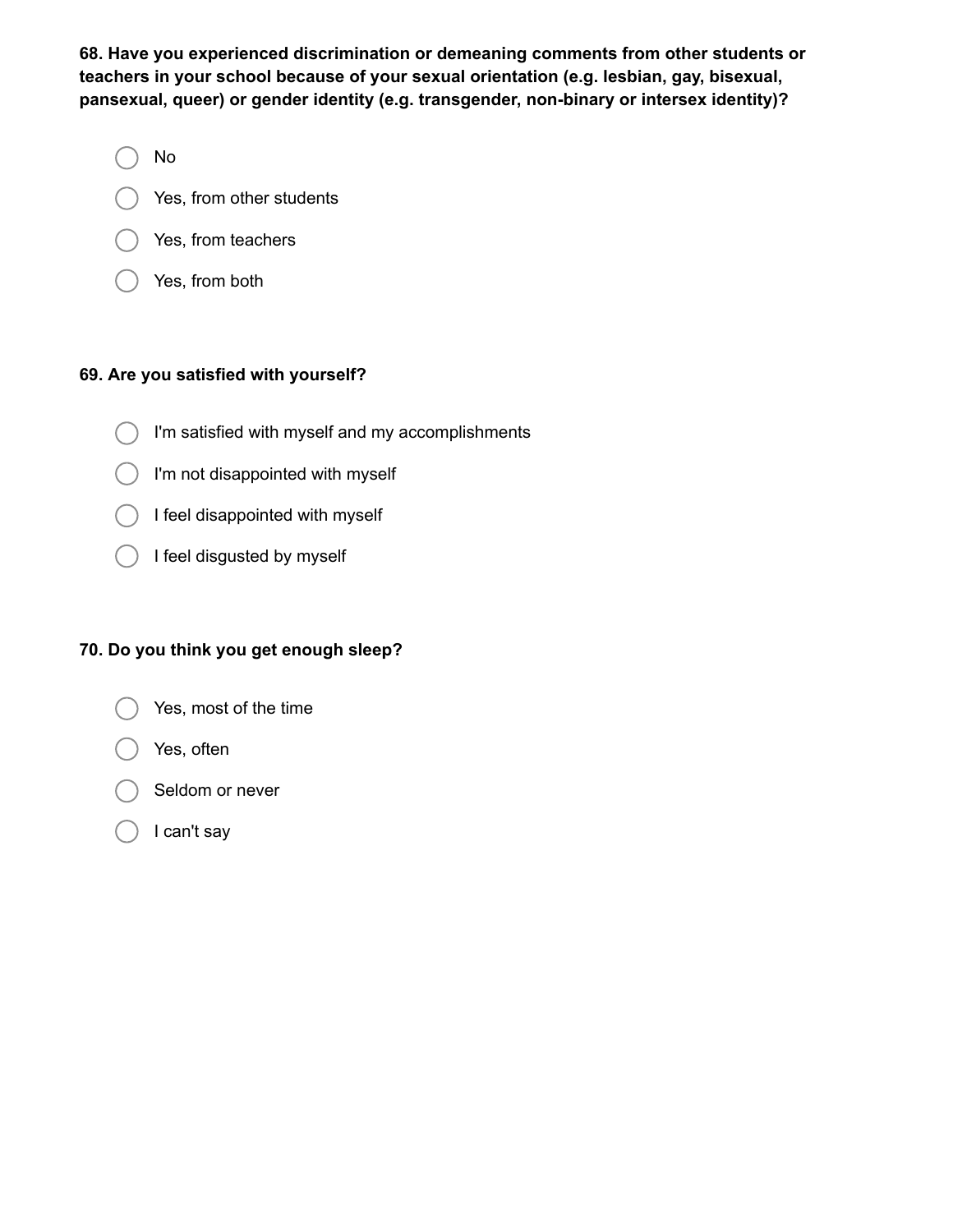# **71. Which of the following do you do at least once a week in your free time?**

|                                                                        | Yes | No |
|------------------------------------------------------------------------|-----|----|
| Music, e.g. singing or playing an instrument                           |     |    |
| Exercise or sports with a group of friends or in a club                |     |    |
| Exercise or sports on my own                                           |     |    |
| Writing, e.g. stories, rap lyrics, short stories, a diary or a<br>blog |     |    |
| Drawing, painting or some other form of art (incl. on a<br>computer)   |     |    |
| Taking part in activities organised by the church                      |     |    |
| Photography or filming videos                                          |     |    |
| Vlogging (e.g. on YouTube) or streaming                                |     |    |
| Sewing, knitting or crocheting                                         |     |    |
| Building, servicing, crafts or improving                               |     |    |
| Acting or other theatre activities                                     |     |    |
| Dancing, e.g. hip hop, ballet, modern dance, folk dance                |     |    |
| Going to the cinema, theatre, concerts or art exhibitions              |     |    |
| Reading books for fun (other than school books)                        |     |    |
| Playing games on a computer, smart phone or games<br>console           |     |    |
| Playing board games, role playing or larping                           |     |    |
| Social advocacy as a hobby                                             |     |    |
| Participating in organisational activities or doing<br>voluntary work  |     |    |
| Something else, please specify                                         |     |    |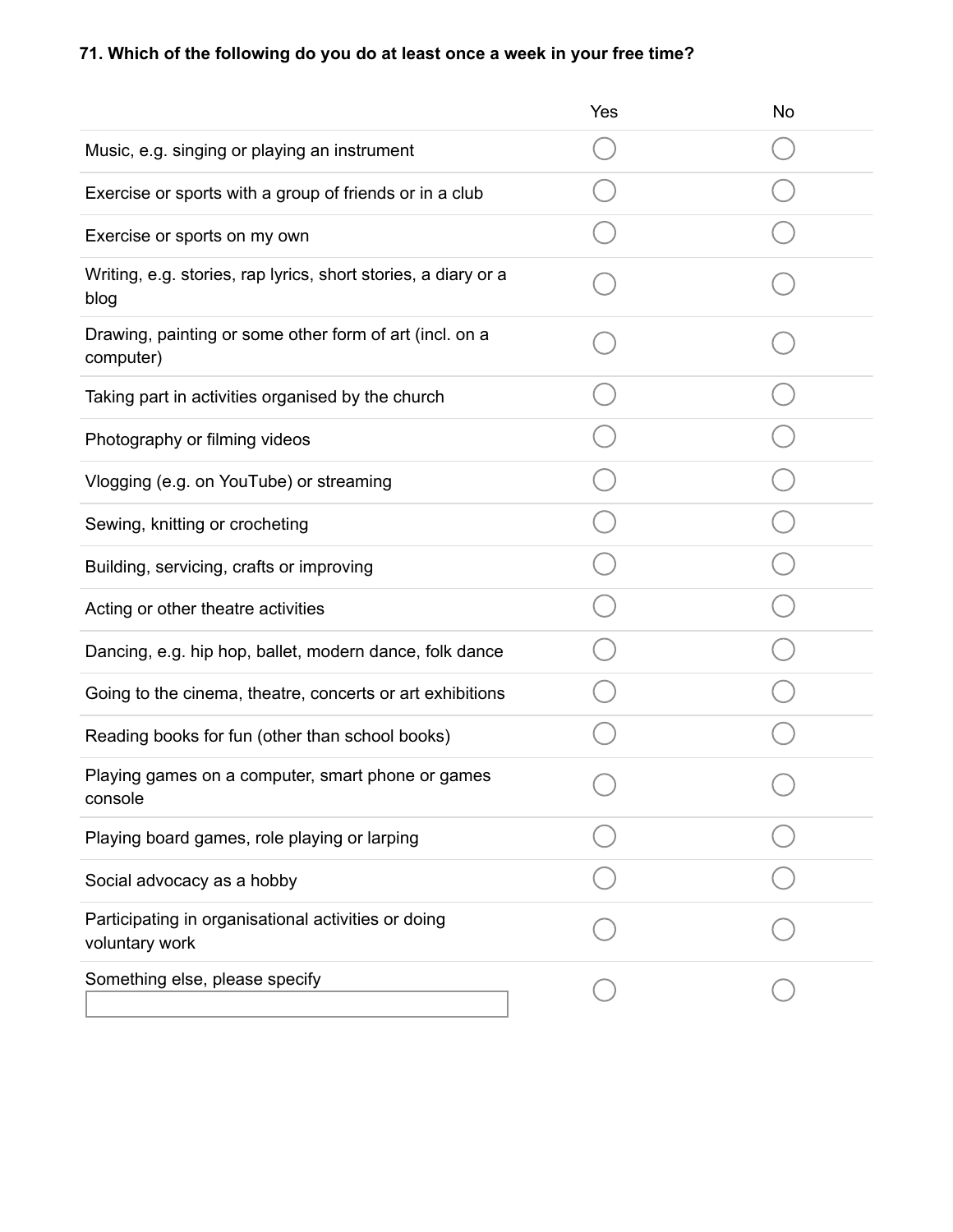# **72. Do the following statements describe your use of the internet and/or social media?**

|                                                                                                                                     | 1 -No/Not at<br>all | $\overline{2}$ | 3 | 4 | $5 - A$ lot |
|-------------------------------------------------------------------------------------------------------------------------------------|---------------------|----------------|---|---|-------------|
| The time I spend online or on<br>social media causes<br>problems in my relationships<br>with people.                                |                     |                |   |   |             |
| I have been bullied online or<br>on social media because of<br>content that I have posted<br>there (such as a photo or<br>comment). |                     |                |   |   |             |
| The internet and social<br>medial help me to maintain<br>my social relationships.                                                   |                     |                |   |   |             |
| I have made new friends<br>through the social media or<br>the internet.                                                             |                     |                |   |   |             |
| The time I spend online or on<br>social media causes<br>problems in my studies.                                                     |                     |                |   |   |             |
| The time I spend online or on<br>social media causes<br>problems in my daily rhythm.                                                |                     |                |   |   |             |
| I check my phone right before<br>I go to sleep.                                                                                     |                     |                |   |   |             |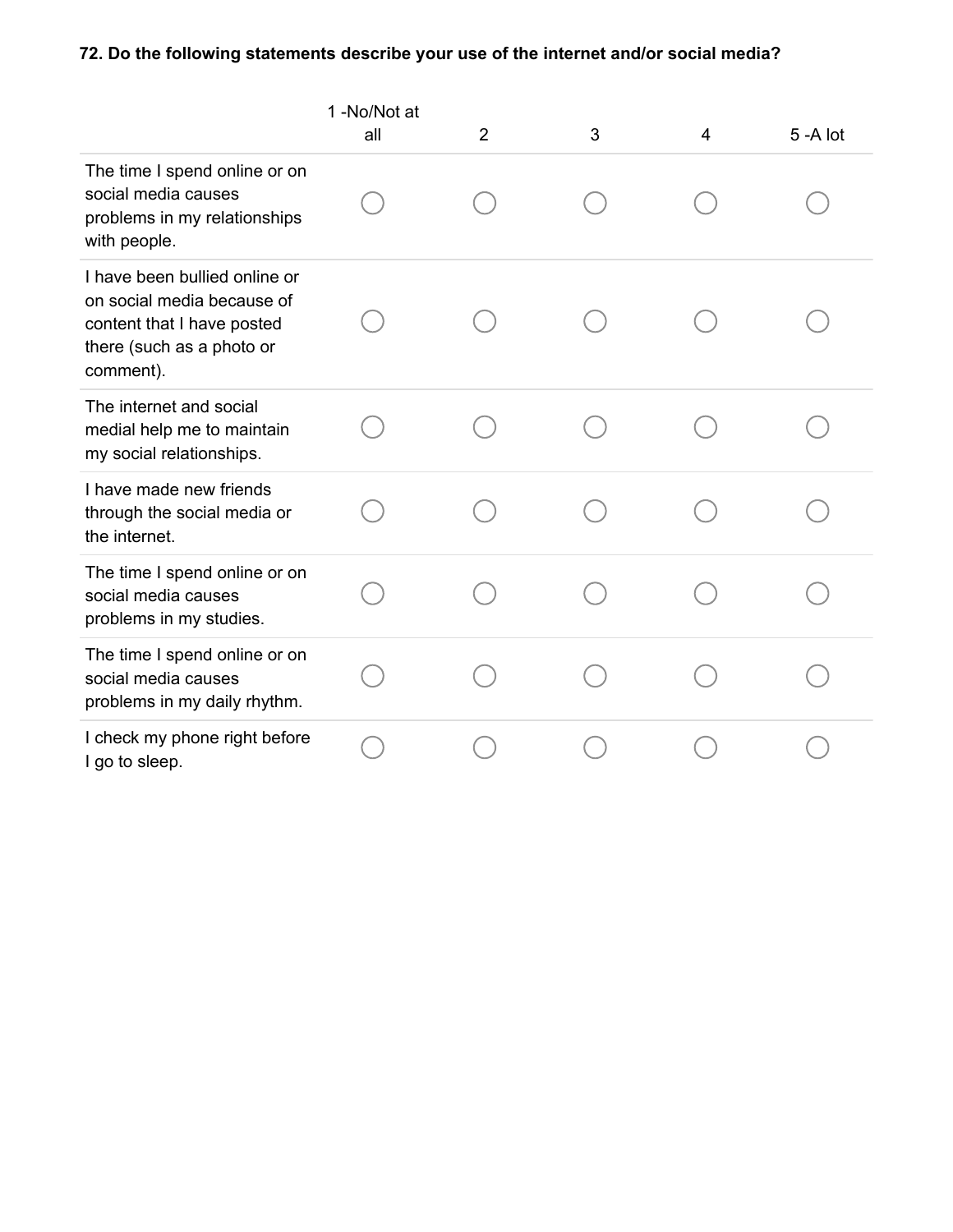## **73. Choose the option that best describes your relationship with studying in the past month.**

|                                                                    | Strongly<br>disagree | <b>Disagree</b> | <b>Neither</b><br>agree nor<br>disagree | Agree | Strongly<br>agree |
|--------------------------------------------------------------------|----------------------|-----------------|-----------------------------------------|-------|-------------------|
| I am full of energy when I study.                                  |                      |                 |                                         |       |                   |
| Studying is extremely meaningful to me.                            |                      |                 |                                         |       |                   |
| Time seems to fly when I study.                                    |                      |                 |                                         |       |                   |
| I feel energetic when I study.                                     |                      |                 |                                         |       |                   |
| I am excited about studying.                                       |                      |                 |                                         |       |                   |
| When I focus on my studies, I forget<br>everything else around me. |                      |                 |                                         |       |                   |
| Studying inspires me.                                              |                      |                 |                                         |       |                   |
| When I wake up in the morning, it feels<br>good to go and study.   |                      |                 |                                         |       |                   |
| I become absorbed in my studying.                                  |                      |                 |                                         |       |                   |

**74. On a scale of 0-10, assess how likely it is that you will vote in the next election (parliamentary, presidential or municipal election) in which you are entitled to vote.**

I'm certain that I will not **I'm certain that I will** 0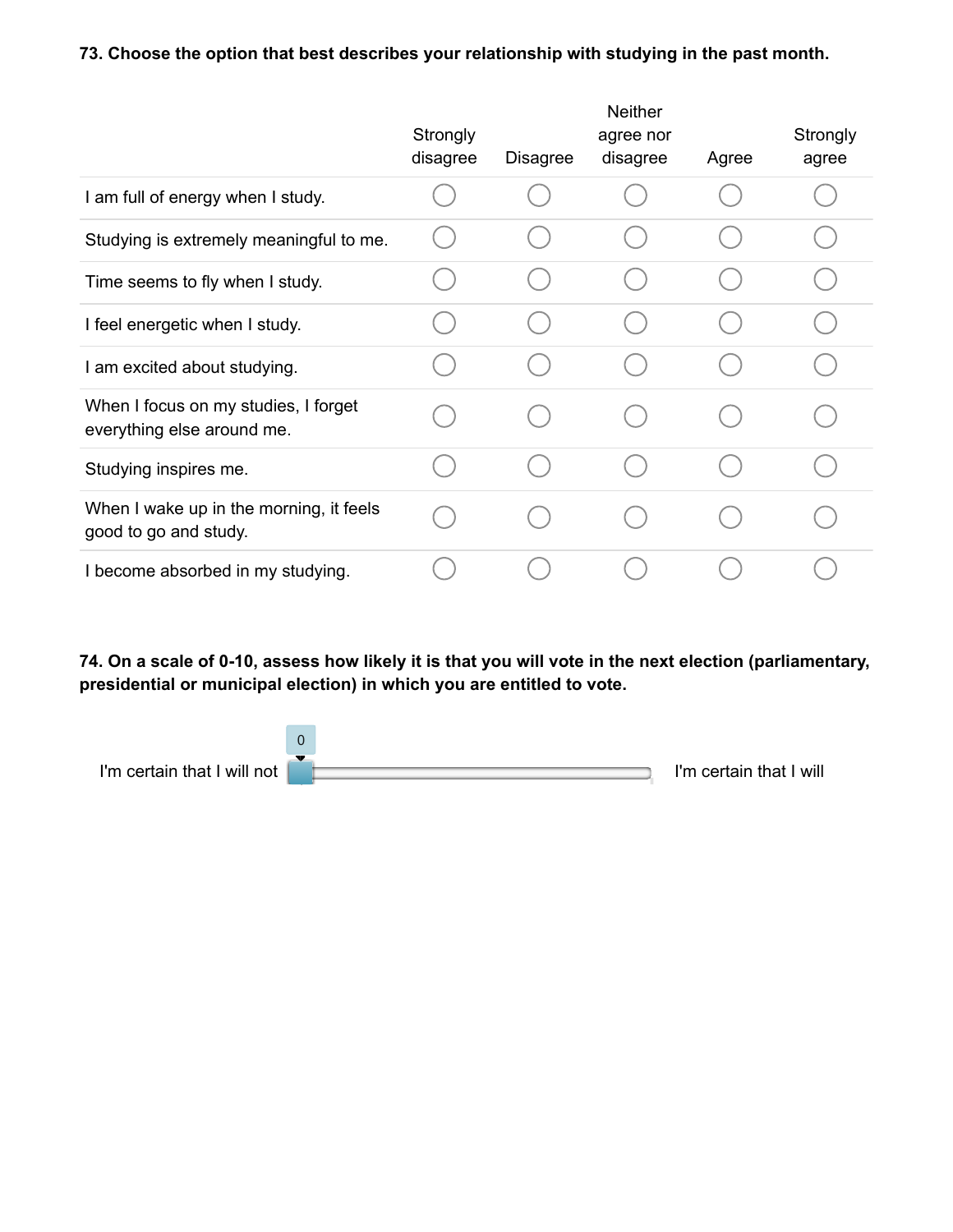**75. Below is a set of statements. Where would you position your opinion using a scale where 0 means that you fully agree with the statement on the left and 10 means that you fully agree with the statement on the right?**

|                                                                                                                                  | 0 | 1 | 2 | 3 | 4 | 5 | 6 | 8 | 9 | 10 |                                                                                                                            |
|----------------------------------------------------------------------------------------------------------------------------------|---|---|---|---|---|---|---|---|---|----|----------------------------------------------------------------------------------------------------------------------------|
| Income differences<br>should be reduced                                                                                          |   |   |   |   |   |   |   |   |   |    | We need greater income<br>differences                                                                                      |
| <b>Environmental protection</b><br>should be the first<br>priority, even if it slows<br>down economic growth<br>and reduces jobs |   |   |   |   |   |   |   |   |   |    | Economic growth and job<br>creation should be the<br>first priority, even if the<br>environment suffers to<br>some extent. |
| The government should<br>take more responsibility<br>for people                                                                  |   |   |   |   |   |   |   |   |   |    | People should take more<br>responsibility for<br>themselves                                                                |
| Immigration makes<br>Finland a worse place to<br>live                                                                            |   |   |   |   |   |   |   |   |   |    | Immigration makes<br>Finland a better place to<br>live                                                                     |
| Private health services<br>should be used more                                                                                   |   |   |   |   |   |   |   |   |   |    | Health care should be<br>provided mainly as a<br>public service                                                            |
| <b>Finland's EU</b><br>membership is a bad<br>thing                                                                              |   |   |   |   |   |   |   |   |   |    | <b>Finland's EU</b><br>membership is a good<br>thing                                                                       |
| Being underprivileged is<br>due to social structures<br>(hereditary poverty)                                                     |   |   |   |   |   |   |   |   |   |    | Being underprivileged is<br>due to people's laziness<br>and lack of trying.                                                |

## **Background information**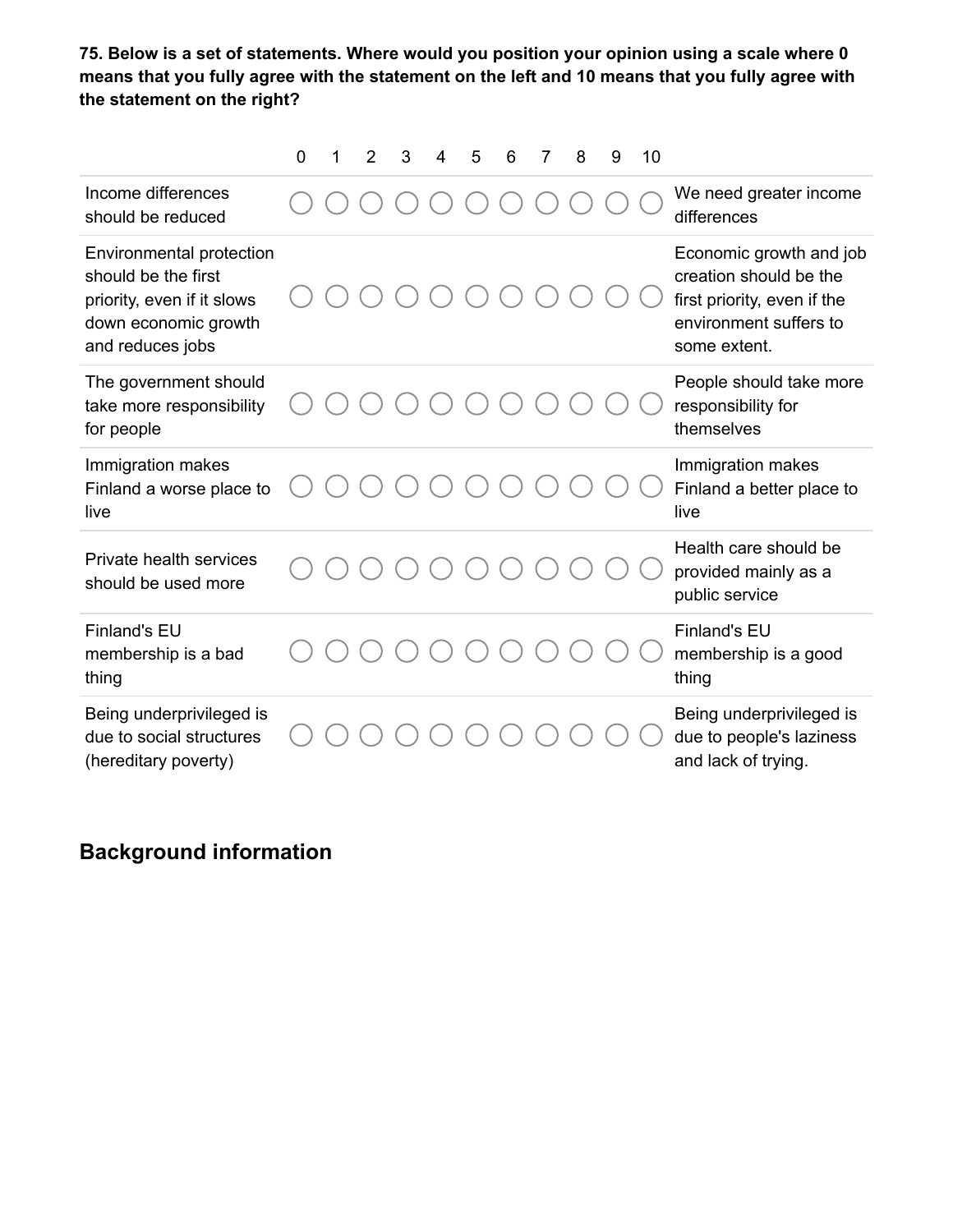### **76. Year of birth**

- 2008  $(\Box$
- 2007  $\left( \begin{array}{c} \end{array} \right)$
- 2006
- 2005  $(\Box$
- 2004
- 2003  $(\ )$
- 2002  $(\Box$
- 2001  $\begin{array}{c} \begin{array}{c} \end{array} \end{array}$
- 2000  $(\ )$
- 1999  $($ )
- 1998  $($ )
- 1997  $\begin{array}{c} \begin{array}{c} \end{array} \end{array}$
- 1996  $($ )
- 1995  $(\ )$
- 1994  $($ )
- 1993  $(\ )$
- 1992  $($ )
- 1991  $( )$
- 1990  $\left( \begin{array}{c} \end{array} \right)$
- 1989  $(\ )$
- 1988  $($ )
- 1987  $($ )
- 1986  $($ )
- 1985  $\left( \begin{array}{c} \end{array} \right)$
- 1984
- 1983
- 1982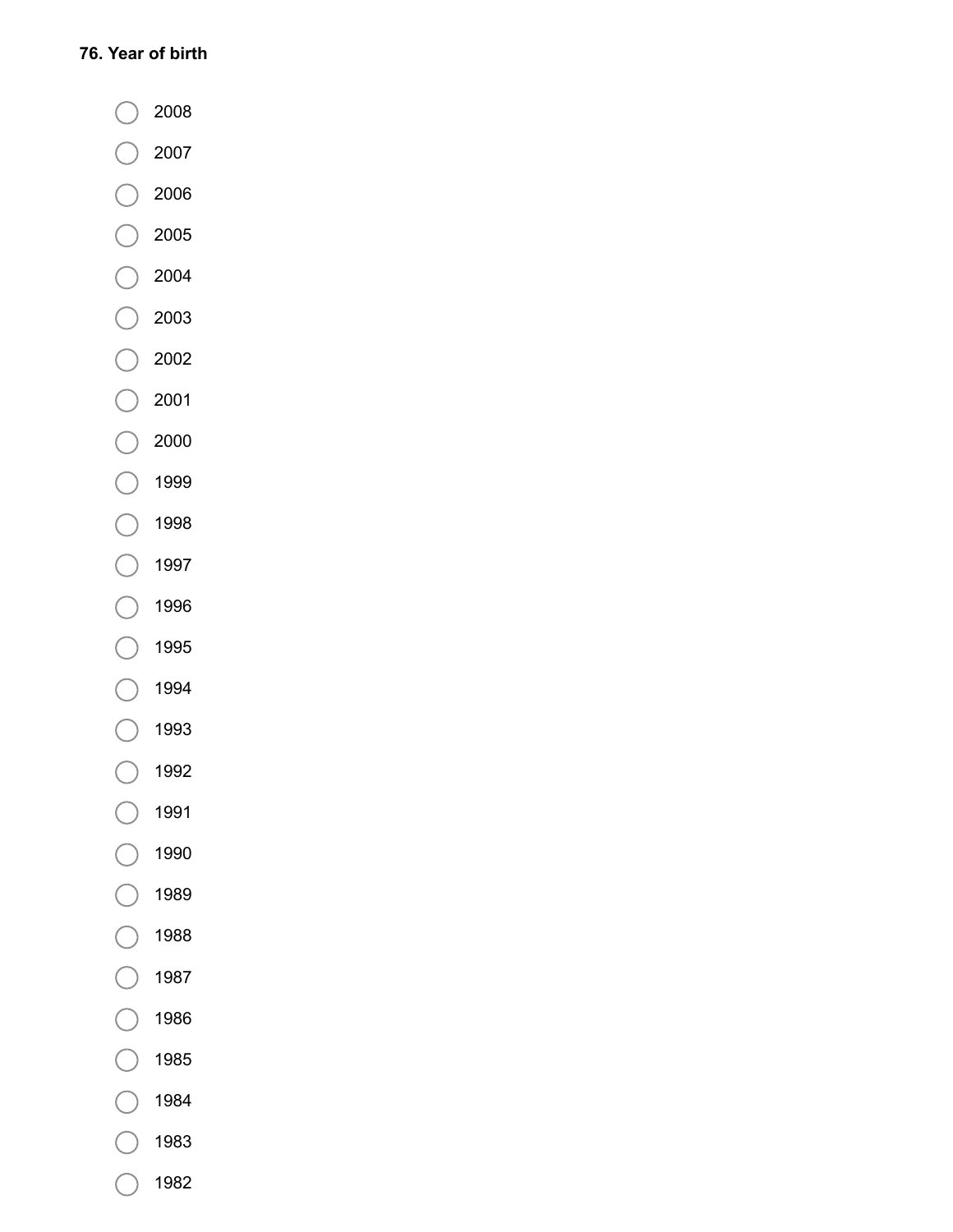## **77. Gender**



## **78. What is your native language?**

- Finnish €
- Swedish
- Sami
- Russian
- Estonian €.
- English
- Arabic
- Somali
- Kurdish
- Chinese
- Other, please specify€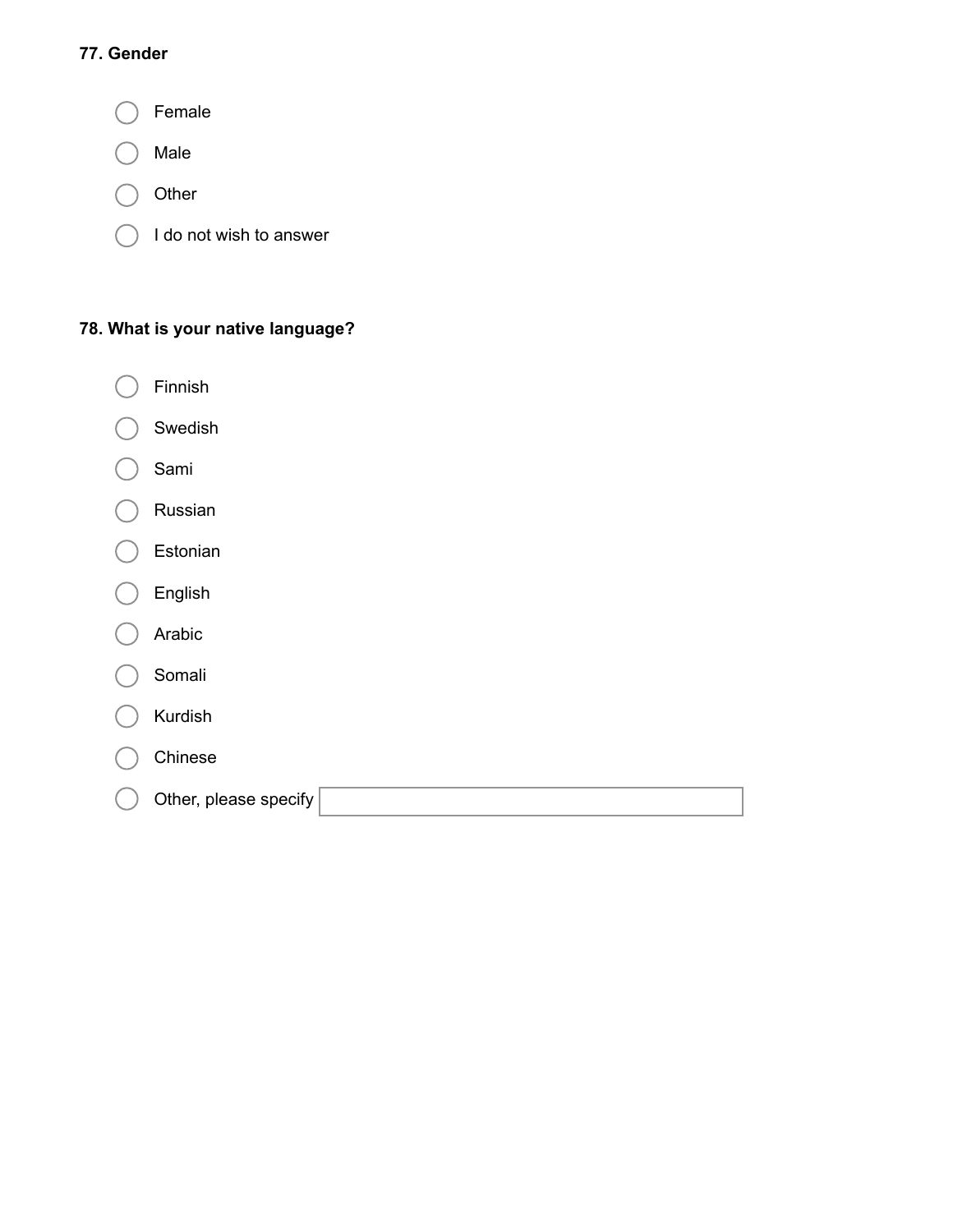#### **79. For how long have you resided in Finland?**

My whole life More than ten years, not always 5 to 10 years 3 to 4 years 1 to 2 years Less than a year

### **80. Do you usually speak another language besides Finnish or Swedish with your parent or guardian?**

- No, we only speak Finnish or Swedish
- Yes, I speak another language besides Finnish or Swedish with one of my guardians
- Yes, I speak another language besides Finnish or Swedish with two of my guardians

The following questions about family background concern your mother and father or the people who have raised you as your parents, such as your guardians, grandparents, stepfather or stepmother, foster parents etc.

#### **81. Does your mother (or other guardian) go to work?**

- Currently employed
- She is an entrepreneur/ self-employed
- She is unemployed/laid off
- $($   $)$  She is on sickness pension/sick leave/in a hospital
- She is retired
- She cares for children at home
- She studies
- I don't know / does not apply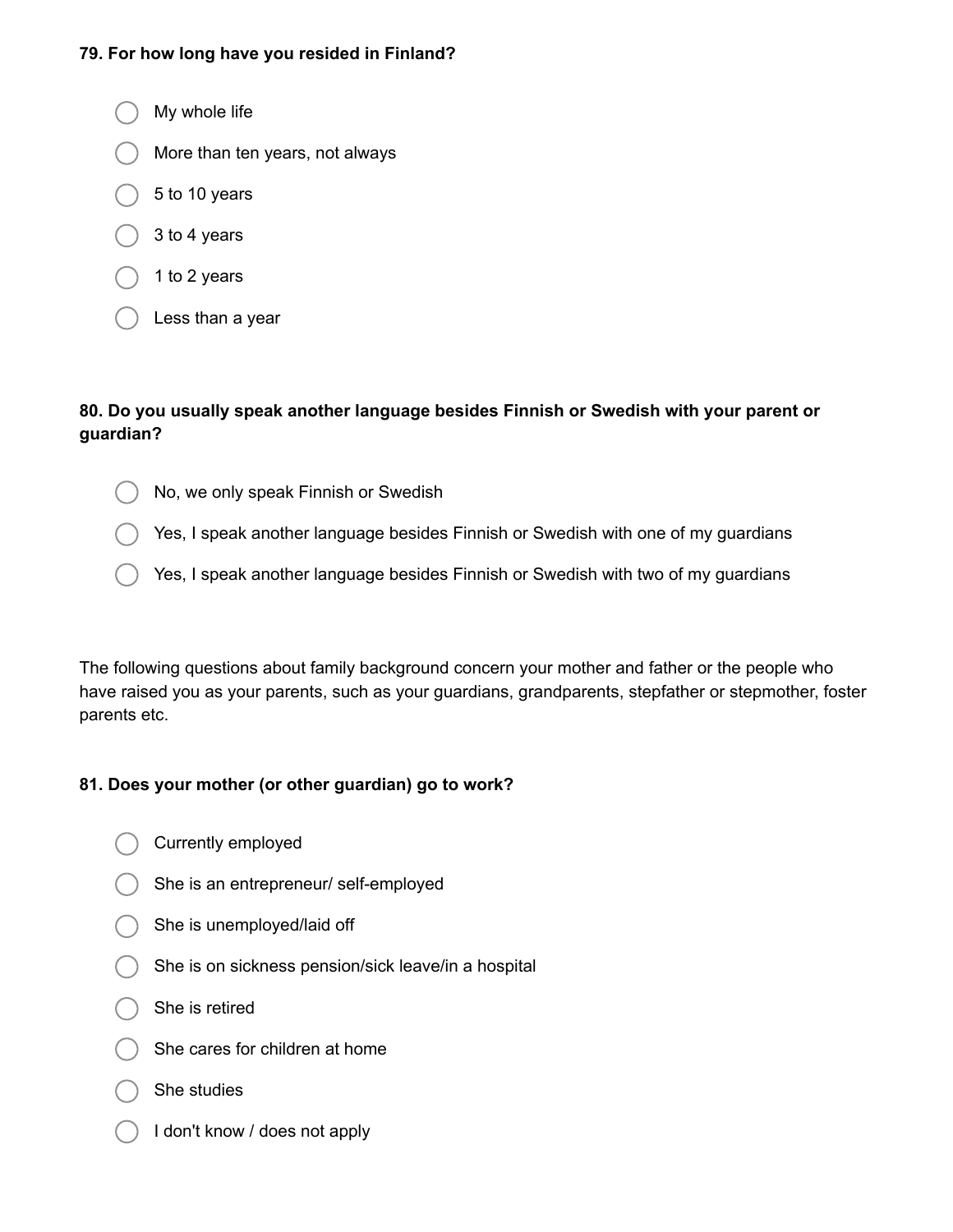#### **82. Does your father (or other guardian) go to work?**

- Currently employed
- He is an entrepreneur/ self-employed
- He is unemployed/laid off
- He is on sickness pension/sick leave/in a hospital
- He is retired
- He cares for children at home
- He studies
- I don't know / does not apply

#### **83. What is the highest level of education your mother (or other guardian) has completed?**

- I don't know / does not apply
- No formal education
- Comprehensive school (or primary or intermediate school)
- Upper secondary school (matriculation examination)
- Vocational qualification
- College degree
- University of applied sciences degree
- Higher degree from a university of applied sciences
- University degree
- Further university degree (Licentiate degree or Doctorate)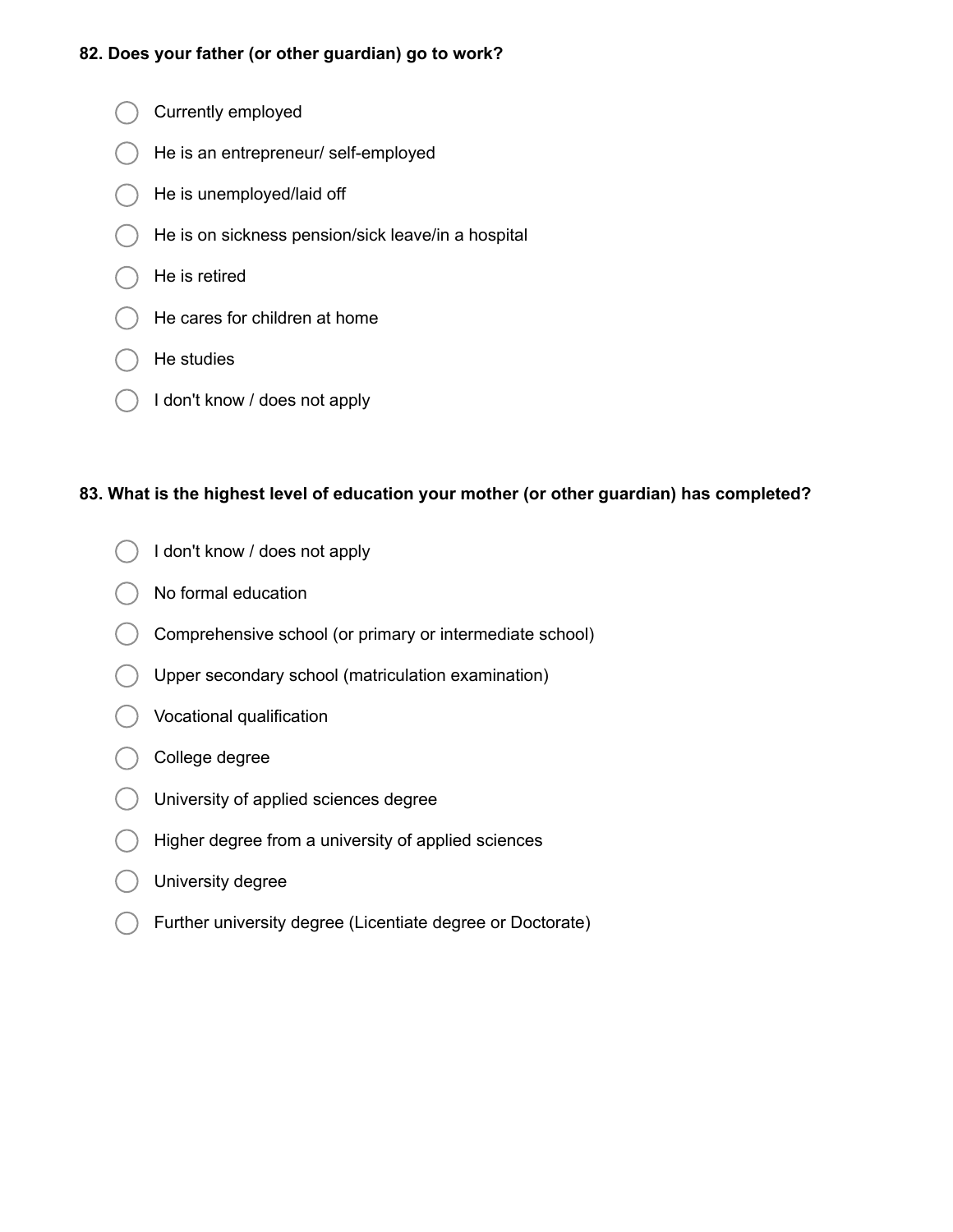#### **84. What is the highest level of education your father (or other guardian) has completed?**

- I don't know / does not apply
- No formal education
- Comprehensive school (or primary or intermediate school)
- Secondary school graduate
- Vocational qualification
- College degree
- Bachelor's degree from a university of applied sciences
- Master's degree from a university of applied sciences
- **O** University degree
- Doctoral degree from university (Licentiate degree or Doctorate)

## **Feedback on the Survey**

#### **85. Please answer a few more questions about this survey.**

|                                                                   | 1-Fully<br>disagree | 2 | 3 | 4 - Fully agree |
|-------------------------------------------------------------------|---------------------|---|---|-----------------|
| It was easy to understand the questions<br>in the survey          |                     |   |   |                 |
| The topics in the survey were<br>interesting                      |                     |   |   |                 |
| The survey wasn't too long                                        |                     |   |   |                 |
| There was enough time to complete the<br>survey                   |                     |   |   |                 |
| I was allowed to fill out the survey in a<br>peaceful environment |                     |   |   |                 |

#### **86. What other feedback would you like to give on the survey? Write freely.**